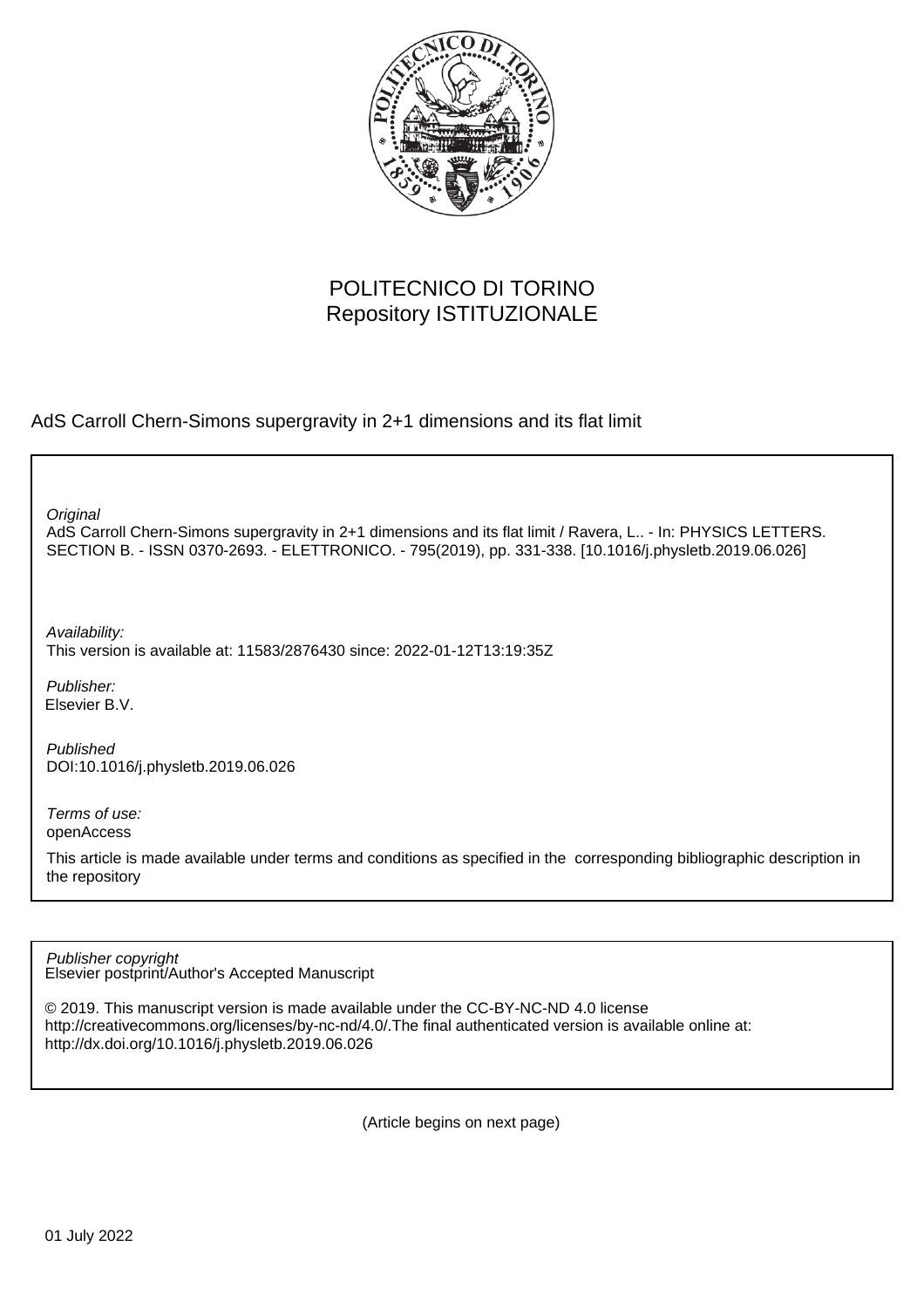#### [Physics Letters B 795 \(2019\) 331–338](https://doi.org/10.1016/j.physletb.2019.06.026)

Contents lists available at [ScienceDirect](http://www.ScienceDirect.com/)

Physics Letters B

[www.elsevier.com/locate/physletb](http://www.elsevier.com/locate/physletb)

## AdS Carroll Chern-Simons supergravity in  $2 + 1$  dimensions and its flat limit

## Lucrezia Ravera

*INFN, Sezione di Milano, Via Celoria 16, I-20133 Milano, Italy*

#### A R T I C L E I N F O A B S T R A C T *Article history:* Received 9 May 2019 Accepted 12 June 2019 Available online 17 June 2019 Editor: M. Cvetič Carroll symmetries arise when the velocity of light is sent to zero (ultra-relativistic limit). In this paper, we present the construction of the three-dimensional Chern-Simons supergravity theory invariant under the so-called AdS Carroll superalgebra, which was obtained in the literature as a contraction of the AdS superalgebra. The action is characterized by two coupling constants. Subsequently, we study its flat limit, obtaining the three-dimensional Chern-Simons supergravity theory invariant under the super-Carroll algebra, which is a contraction of the Poincaré superalgebra. We apply the flat limit at the level

**1. Introduction**

Spacetime symmetries have played a fundamental role in the understanding of diverse physical theories such as Newtonian gravity, Maxwell's electromagnetism, special and general relativity, string and supergravity theory. Most of these models are based on relativistic symmetries. However, in the literature models with non-relativistic symmetries have also been developed and analyzed.

Concerning gravity theories, there are many different versions of non-relativistic gravity models (for a clear review see the recent paper [1], where the authors showed that the general method of Lie algebra expansions can be applied to reconstruct several algebras and related actions for non-relativistic gravity). These nonrelativistic gravity theories are all invariant under reparametrizations, but differ in the fact that they are invariant under distinct extensions of the Galilei symmetries, the latter arising when the velocity of light is sent to infinity ( $c \rightarrow \infty$ , non-relativistic limit). The simplest example is given by the so-called Galilei gravity theory, which is invariant under the unextended Galilei symmetries [2], while Newtonian gravity and its frame-independent reformulation, Newton-Cartan gravity, are invariant under the symmetries corresponding to a central extension of the Galilei algebra, called the Bargmann algebra [3–5].

A dynamical (field theoretic) realization of Newton-Cartan geometry was formulated in  $[6]$  from the localization of the Galilean symmetry of non-relativistic matter field theories, leading to a theory that the authors called Galilean gauge theory of gravity. Subsequently, in [7] the authors provided an exact mapping between the aforesaid Galilian gauge theory and the Poicaré gauge theory of gravity, and applied their dictionary shewing explicitly the derivation of Newtonian gravity from Einstein's gravity.

[\(http://creativecommons.org/licenses/by/4.0/\)](http://creativecommons.org/licenses/by/4.0/). Funded by SCOAP3.

of the superalgebra, Chern-Simons action, supersymmetry transformation laws, and field equations. © 2019 The Author(s). Published by Elsevier B.V. This is an open access article under the CC BY license

> The interest in Galilean-invariant theories with diffeomorphism invariance has increased during the years due to their relation with condensed matter systems in the context of the fractional quantum Hall effect [8–10] (see also [11,12] and references therein).

> Other non-relativistic theories such as non-relativistic superstrings and superbranes were studied as special points in the parameter space of M-theory [13,14], and non-relativistic strings also attracted attention due to the fact that they appear as a possible soluble sector within string theory or M-theory [15,16].

> On the other hand, there also exists another type of nonrelativistic symmetry that has sporadically attracted some interest over recent years: The Carroll symmetries, which arise when the velocity of light is sent to zero ( $c \rightarrow 0$ , ultra-relativistic limit) [17, 18]. The Carroll group introduced by Lévy-Leblond emerged as the ultra-relativistic contraction of the Poincaré group, dual to the nonrelativistic contraction leading to the Galilean group. In the Carroll case, at each point of spacetime the light cone collapses to the time axis, whereas in the Galilei case it coincides with the space axis.

> Models with Carroll symmetries occurred in the study of tachyon condensation [19] and also appeared in the study of warped conformal field theories [20] and in the context of tensionless strings [21–25].

> In [26,27] and in [2], theories of Carrollian (i.e., ultra-relativistic) gravity have been developed and analyzed. In particular, in [27] the







*E-mail address:* [lucrezia.ravera@mi.infn.it.](mailto:lucrezia.ravera@mi.infn.it)

<https://doi.org/10.1016/j.physletb.2019.06.026>

<sup>0370-2693/© 2019</sup> The Author(s). Published by Elsevier B.V. This is an open access article under the CC BY license [\(http://creativecommons.org/licenses/by/4.0/\)](http://creativecommons.org/licenses/by/4.0/). Funded by SCOAP<sup>3</sup>.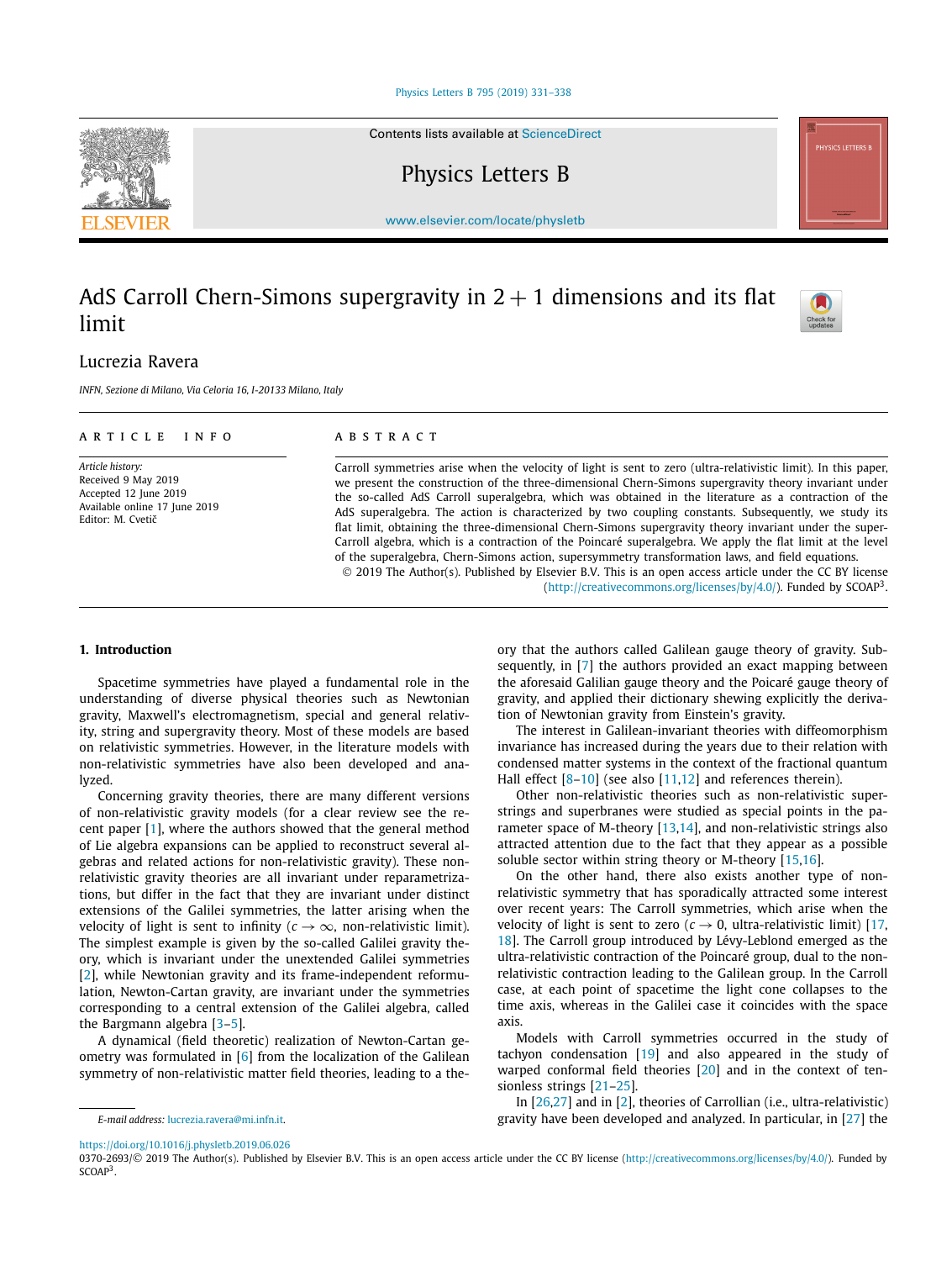authors focused on the construction of non- and ultra-relativistic Chern-Simons (CS) type actions in  $2 + 1$  dimensions including a spin-3 field coupled to gravity. In [28], the geometry of flat and curved (Anti-de Sitter, AdS for short) Carroll space and the symmetries of a particle moving in such a space both in the bosonic as well as in the supersymmetric case were investigated. Afterwards, in the work [29], which concerns the classification of gravitational theories in  $2 + 1$  dimensions and limits of their actions, the AdS Carroll CS gravity theory was discussed for the first time.

It has further been shown that non-relativistic symmetry groups play a remarkable role in various holography contexts [30–46]. In particular, in [36] connections among the Bondi-Metzner-Sachs (BMS) algebra, $1$  Carrollian physics, and holography of flat space were noticed and followed up in [37] (see also [38, 39], the latter developed in the context of supergravity, and [40]). Moreover, in [41,42] conformal extensions of the Carroll group were explored and related to the BMS group, and in [43–46] the authors shewed how Carrollian structures and geometry emerge in the framework of flat holography and fluid/gravity correspondence.

Motivated by all these interesting applications of Carroll symmetries and by the fact that a study of their supersymmetric extensions in the context of supergravity models is still lacking, in this work we present for the first time the construction of the three-dimensional CS supergravity theory invariant under the  $\mathcal{N}=1$  AdS Carroll superalgebra (in  $D=3$ , where here and in the sequel with  $D = 3$  we mean  $2 + 1$  dimensions) introduced in [28] (which was obtained in [28] as a contraction of the  $\mathcal{N} = 1$  AdS superalgebra) by applying the method of [51]. Our result was also an open problem suggested in Ref. [28] and it represents the  $\mathcal{N} = 1$ supersymmetric extension of the AdS Carroll CS gravity action of [29].

Specifically, in [51] the authors presented a generalization of the standard Inönü-Wigner contraction [52,53] by rescaling not only the generators of a Lie (super)algebra but also the arbitrary constants appearing in the components of the invariant tensor of the same Lie (super)algebra, the latter being the key ingredient for working out a CS action, invariant under the Inönü-Wigner contracted (super)algebra by construction. Thus, the development of any CS action based on an Inönü-Wigner contracted (super)algebra is assured.<sup>2</sup> In particular, the procedure presented in [51] allows to obtain explicitly the CS supergravity action of a contracted superalgebra, which will be our case, since the  $\mathcal{N}=1$  AdS Carroll superalgebra is obtained as a contraction of the  $\mathcal{N}=1$  AdS superalgebra [28].

Having constructed the three-dimensional CS supergravity theory invariant under the AdS Carroll superalgebra, we subsequently apply the flat limit ( $\ell \to \infty$ , being  $\ell$  the length parameter) at the level of the superalgebra, CS action, gauge transformation laws, and field equations. In particular, taking the flat limit of the AdS Carroll CS supergravity action we obtain the three-dimensional CS supergravity theory invariant under the super-Carroll algebra, which is a contraction of the Poincaré superalgebra (see [28]).

### **2. AdS Chern-Simons supergravity in 2 + 1 spacetime dimensions**

It is well assumed that a three-dimensional (super)gravity theory can be described by a CS action as a gauge theory, offering an interesting toy model to approach higher-dimensional theories [54–64]. In the last decades, diverse three-dimensional supergravity models have been studied, and in this context there has also been a growing interest to extend AdS and Poincaré supergravity theories to other symmetries (see [65,66] and references therein).

In this section, we briefly review (following  $[51]$ ) the construction of the osp*(*2|1*)*⊗sp*(*2*)* CS supergravity (three-dimensional AdS CS supergravity), and we pave the way for the development of the CS supergravity action in three spacetime dimensions invariant under the  $D = 3$  AdS Carroll superalgebra which will be presented in Section 3.

The three-dimensional CS action is given by

$$
I_{CS} = \frac{k}{4\pi} \int_{\mathcal{M}} \left\langle A dA + \frac{2}{3} A^3 \right\rangle, \tag{2.1}
$$

where  $k = 1/(4G)$  is the CS level of the theory (and for gravitational theories is related to the gravitational constant *G*), *A* corresponds to the gauge connection 1-form,  $\langle \ldots \rangle$  denotes the invariant tensor, and the integral is over a three-dimensional manifold M.

In the case of  $\mathfrak{osp}(2|1) \otimes \mathfrak{sp}(2)$ , the connection 1-form reads

$$
\tilde{A} = \tilde{A}^A \tilde{T}_A = \frac{1}{2} \tilde{\omega}^{AB} \tilde{J}_{AB} + \tilde{V}^A \tilde{P}_A + \tilde{\psi}^\alpha \tilde{Q}_\alpha , \qquad (2.2)
$$

where  $\tilde{T}_A = \{ \tilde{J}_{AB}, \tilde{P}_A, \tilde{Q}_{\alpha} \}$  (Lorentz generators, spacetime translations, and a 2-components Majorana spinor charge, respectively) are the  $\[\exp(2|1) \otimes \[\exp(2)\]$  generators (with  $A, B = 0, 1, 2$  and  $\alpha =$ 1, 2) and  $\tilde{\omega}^{AB}$ ,  $\tilde{V}^{A}$ ,  $\tilde{\psi}^{\alpha}$  are the spin connection, the dreibein, and the gravitino 1-form fields, respectively. $3$ 

The corresponding curvature 2-form  $\tilde{F} = d\tilde{A} + \tilde{A} \wedge \tilde{A}$  is<sup>4</sup>

$$
\tilde{F} = \tilde{F}^A \tilde{T}_A = \frac{1}{2} \tilde{\mathcal{R}}^{AB} \tilde{J}_{AB} + \tilde{R}^A \tilde{P}_A + \tilde{\Psi}^\alpha \tilde{Q}_\alpha , \qquad (2.3)
$$

with

$$
\tilde{\mathcal{R}}^{AB} \equiv d\tilde{\omega}^{AB} + \tilde{\omega}^{A}{}_{C}\tilde{\omega}^{CB} + \frac{1}{\ell^{2}}\tilde{V}^{A}\tilde{V}^{B} + \frac{1}{2\ell}\bar{\tilde{\psi}}\Gamma^{AB}\tilde{\psi}
$$
\n
$$
= \tilde{R}^{AB} + \frac{1}{\ell^{2}}\tilde{V}^{A}\tilde{V}^{B} + \frac{1}{2\ell}\bar{\tilde{\psi}}\Gamma^{AB}\tilde{\psi},
$$
\n
$$
\tilde{R}^{A} \equiv d\tilde{V}^{A} + \tilde{\omega}^{A}{}_{B}\tilde{V}^{B} - \frac{1}{2}\bar{\tilde{\psi}}\Gamma^{A}\tilde{\psi} = \tilde{T}^{A} - \frac{1}{2}\bar{\tilde{\psi}}\Gamma^{A}\tilde{\psi},
$$
\n
$$
\tilde{\Psi} \equiv \tilde{\nabla}\tilde{\psi} = \tilde{D}\tilde{\psi} + \frac{1}{2\ell}\tilde{V}^{A}\Gamma_{A}\tilde{\psi},
$$
\n(2.4)

where  $\tilde{\nabla} = d + [\tilde{A}, \cdot]$  and where  $\tilde{D} = d + \tilde{\omega}$  is the Lorentz covariant derivative.

The (anti)commutation relations for osp*(*2|1*)* ⊗ sp*(*2*)* read

$$
\begin{aligned}\n\left[\tilde{J}_{AB}, \tilde{J}_{CD}\right] &= \eta_{BC} \tilde{J}_{AD} - \eta_{AC} \tilde{J}_{BD} - \eta_{BD} \tilde{J}_{AC} + \eta_{AD} \tilde{J}_{BC} \,, \\
\left[\tilde{J}_{AB}, \tilde{P}_C\right] &= \eta_{BC} \tilde{P}_A - \eta_{AC} \tilde{P}_B \,, \qquad \left[\tilde{P}_A, \tilde{P}_B\right] = \frac{1}{\ell^2} \tilde{J}_{AB} \,, \\
\left[\tilde{J}_{AB}, \tilde{Q}_\alpha\right] &= -\frac{1}{2} \left(\Gamma_{AB} \tilde{Q}\right)_\alpha \,, \qquad \left[\tilde{P}_A, \tilde{Q}_\alpha\right] = -\frac{1}{2\ell} \left(\Gamma_A \tilde{Q}\right)_\alpha \,, \\
\left\{\tilde{Q}_\alpha, \tilde{Q}_\beta\right\} &= -\frac{1}{2\ell} \left(\Gamma^{AB} C\right)_{\alpha\beta} \tilde{J}_{AB} + \left(\Gamma^A C\right)_{\alpha\beta} \tilde{P}_A \,,\n\end{aligned} \tag{2.5}
$$

 $1$  The BMS group encodes the asymptotic symmetries of asymptotically flat spacetimes along a null direction (see [47–50]).

<sup>&</sup>lt;sup>2</sup> Let us observe that this includes also CS theories based on degenerate, invariant bilinear forms, implying that the action is invariant under gauge transformations but it does not involve a kinematical term for each field. However, this is not the case for the AdS CS supergravity action we will present in Section 3, which, as we will see, is indeed based on a non-degenerate, invariant bilinear form (i.e., an invariant metric) and involves a kinematical term for each field.

<sup>3</sup> We denote the quantities referring to osp*(*2|1*)* ⊗ sp*(*2*)* with a tilde symbol on the top, in order to avoid confusion with respect to the super-AdS Carroll ones, which will be introduced and treated in Section 4.

In the sequel, for simplicity, we will omit the wedge product "∧" between differential forms. We use the metric  $\eta_{AB}$  with the signature  $(-, +, +)$ .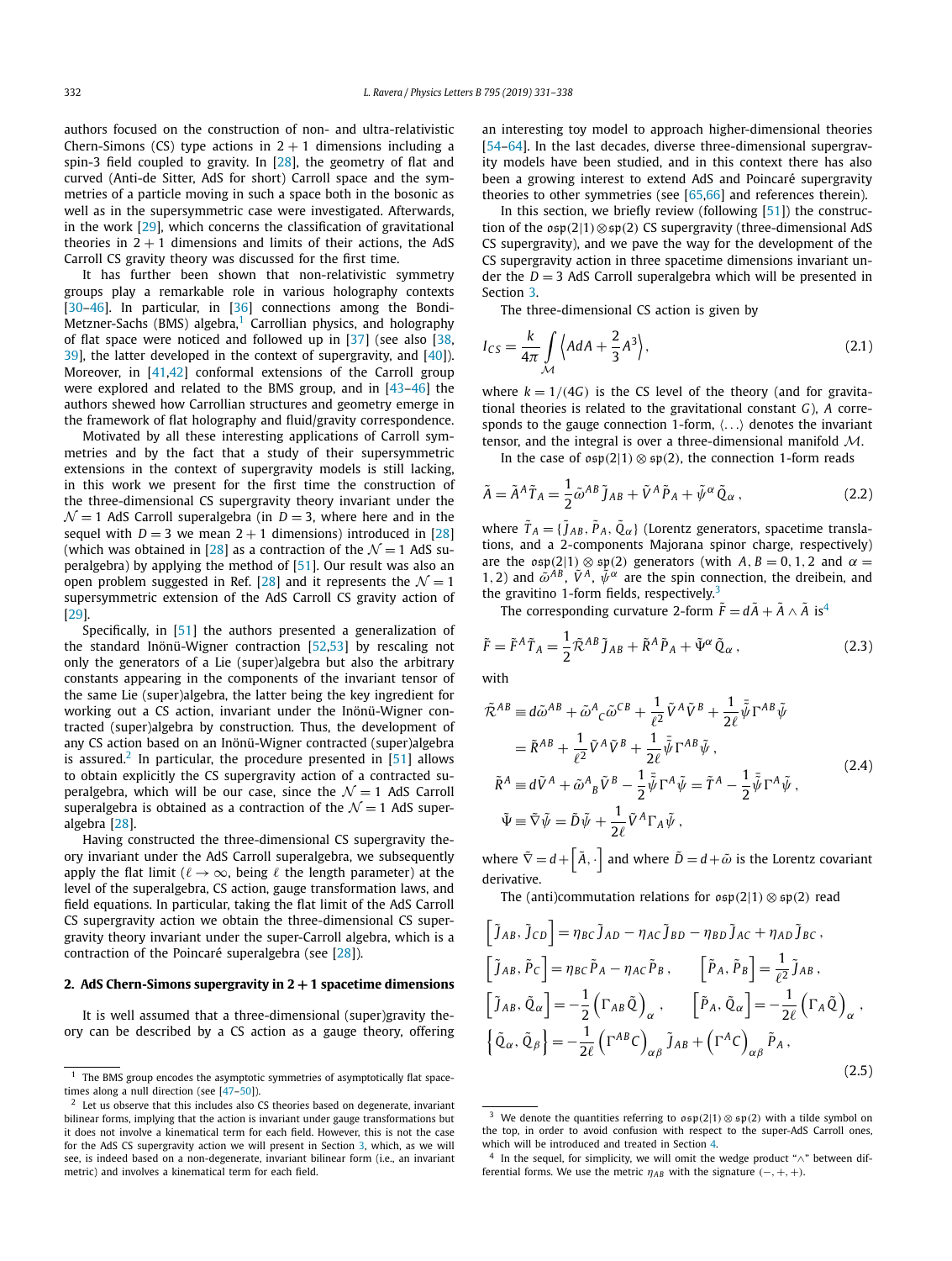where  $\ell$  is a length parameter,  $C$  denotes the charge conjugation matrix,  $\Gamma_A$  represents the Dirac matrices in three dimensions (we have  $C^{T} = -C$  and  $C\Gamma^{A} = (C\Gamma^{A})^{T}$ , which satisfy the Clifford algebra  $\{\Gamma_A, \Gamma_B\} = -2\eta_{AB}$ , and  $\Gamma_{AB} = \frac{1}{2} [\Gamma_A, \Gamma_B]$ .

The non-vanishing components of an invariant tensor for  $\mathfrak{osp}(2|1) \otimes \mathfrak{sp}(2)$  are given by

$$
\langle \tilde{J}_{AB}\tilde{J}_{CD}\rangle = \mu_0 \left(\eta_{AD}\eta_{BC} - \eta_{AC}\eta_{BD}\right), \quad \langle \tilde{J}_{AB}\tilde{P}_C\rangle = \frac{\mu_1}{\ell} \epsilon_{ABC},
$$
  

$$
\langle \tilde{P}_A\tilde{P}_B\rangle = \frac{\mu_0}{\ell^2} \eta_{AB}, \quad \langle \tilde{Q}_\alpha \tilde{Q}_\beta\rangle = \frac{2\left(\mu_1 - \mu_0\right)}{\ell} C_{\alpha\beta},
$$
(2.6)

where  $\mu_0$  and  $\mu_1$  are arbitrary constants and  $\epsilon_{ABC}$  is the Levi-Civita symbol in three dimensions. For convenience, let us redefine the coefficients  $\mu_0$  and  $\mu_1$  as follows<sup>5</sup>:

$$
\mu_0 \to \alpha_0, \quad \mu_1 \to \ell \alpha_1. \tag{2.7}
$$

Thus, the invariant tensor takes the form

$$
\langle \tilde{J}_{AB}\tilde{J}_{CD}\rangle = \alpha_0 \left(\eta_{AD}\eta_{BC} - \eta_{AC}\eta_{BD}\right), \quad \langle \tilde{J}_{AB}\tilde{P}_C\rangle = \alpha_1 \epsilon_{ABC},
$$
  

$$
\langle \tilde{P}_A\tilde{P}_B\rangle = \frac{\alpha_0}{\ell^2}\eta_{AB}, \quad \langle \tilde{Q}_\alpha \tilde{Q}_\beta\rangle = 2\left(\alpha_1 - \frac{\alpha_0}{\ell}\right)C_{\alpha\beta}.
$$
  
(2.8)

Then, using the connection 1-form (2.2) and the invariant tensor (2.8) in the general expression (2.1), we obtain the  $\mathfrak{osp}(2|1) \otimes$ sp*(*2*)* CS supergravity action, which reads

$$
I_{CS}^{\text{osp}(2|1)\otimes\text{sp}(2)} = \frac{k}{4\pi} \int_{\mathcal{M}} \left\{ \frac{\alpha_0}{2} \left( \tilde{\omega}^A{}_B d\tilde{\omega}^B{}_A + \frac{2}{3} \tilde{\omega}^A{}_C \tilde{\omega}^C{}_B \tilde{\omega}^B{}_A + \frac{2}{\ell^2} \tilde{V}^A \tilde{T}_A - \frac{4}{\ell} \bar{\tilde{\psi}} \tilde{\Psi} \right) \right. \\
\left. + \alpha_1 \left( \epsilon_{ABC} \tilde{R}^{AB} \tilde{V}^C + \frac{1}{3\ell^2} \epsilon_{ABC} \tilde{V}^A \tilde{V}^B \tilde{V}^C + 2 \bar{\tilde{\psi}} \tilde{\Psi} \right) \right. \\
\left. - d \left( \frac{\alpha_1}{2} \epsilon_{ABC} \tilde{\omega}^{AB} \tilde{V}^C \right) \right\},
$$
\n(2.9)

where the term proportional to  $\alpha_0$  is the exotic Lagrangian containing the so-called the Lorentz Lagrangian, a torsional part, and a contribution from the gravitino 1-form field  $\tilde{\psi}$  and its super fieldstrength. This action describes the most general  $\mathcal{N} = 1$ ,  $D = 3$  CS supergravity action (with cosmological constant) for the AdS supergroup [64].

Notice that in the limit  $\ell \to \infty$  the components in (2.8) yield the non-vanishing components of the invariant tensor for the Poincaré superalgebra (the latter arising when the limit  $\ell \to \infty$ is taken in  $(2.5)$ ), and the CS action  $(2.9)$  reduces to

$$
I_{CS}^{\text{super-Poincaré}} = \frac{k}{4\pi} \int_{\mathcal{M}} \left\{ \frac{\alpha_0}{2} \left( \tilde{\omega}^A{}_B d\tilde{\omega}^B{}_A + \frac{2}{3} \tilde{\omega}^A{}_C \tilde{\omega}^C{}_B \tilde{\omega}^B{}_A \right) \right. \\ \left. + \alpha_1 \left( \epsilon_{ABC} \tilde{R}^{AB} \tilde{V}^C + 2 \bar{\tilde{\psi}} \tilde{D} \tilde{\psi} \right) \right\} \tag{2.10}
$$

$$
-d\left(\frac{\alpha_1}{2}\epsilon_{ABC}\tilde{\omega}^{AB}\tilde{V}^C\right)\Bigg\}\,,
$$

which is the three-dimensions Poincaré CS supergravity action. Notice that the gravitino does not contribute anymore to the exotic form, which reduces to the Lorentz Lagrangian, while the term proportional to  $\alpha_1$  contains the Einstein-Hilbert and Rarita-Schwinger contributions plus a boundary term. Then, omitting the boundary term, we can see that the CS action  $(2.10)$  reproduces the pure three-dimensional supergravity action when the exotic CS term is neglected ( $\alpha_0 = 0$ ).

Now, we can pave the way for the development of a threedimensional CS supergravity theory invariant under the AdS Carroll superalgebra (in  $D = 3$ ) introduced in [28]. To this aim, on the same lines of [28], let us decompose the indices as

$$
A \to (0, a), \quad a = 1, 2. \tag{2.11}
$$

This induces the following decomposition of the generators and of the dual 1-form fields:

$$
\tilde{J}_{AB} \rightarrow \{\tilde{J}_{ab}, \tilde{J}_{a0} \equiv \tilde{K}_a\}, \quad \tilde{P}_A \rightarrow \{\tilde{P}_a, \tilde{P}_0 \equiv \tilde{H}\};\tilde{\omega}^{AB} \rightarrow \{\tilde{\omega}^{ab}, \tilde{\omega}^{a0} \equiv \tilde{k}^a\}, \quad \tilde{V}^A \rightarrow \{\tilde{V}^a, \tilde{V}^0 \equiv \tilde{h}\}.
$$
\n(2.12)

We also have

$$
\Gamma_{AB} \to \{\Gamma_{ab}, \Gamma_{a0}\}, \quad \Gamma_A \to \{\Gamma_a, \Gamma_0\}.
$$
 (2.13)

Thus, the (anti)commutation relation in  $(2.5)$  yield the following non-trivial ones:

$$
\begin{aligned}\n\left[\tilde{K}_a, \tilde{K}_b\right] &= \tilde{J}_{ab} \,, \qquad \left[\tilde{K}_a, \tilde{J}_{bc}\right] = \delta_{ab} \tilde{K}_c - \delta_{ac} \tilde{K}_b \,, \\
\left[\tilde{J}_{ab}, \tilde{P}_c\right] &= \delta_{bc} \tilde{P}_a - \delta_{ac} \tilde{P}_b \,, \\
\left[\tilde{K}_a, \tilde{P}_b\right] &= -\delta_{ab} \tilde{H} \,, \qquad \left[\tilde{K}_a, \tilde{H}\right] = -\tilde{P}_a \,, \\
\left[\tilde{P}_a, \tilde{P}_b\right] &= \frac{1}{\ell^2} \tilde{J}_{ab} \,, \qquad \left[\tilde{P}_a, \tilde{H}\right] = \frac{1}{\ell^2} \tilde{K}_a \,, \\
\left[\tilde{J}_{ab}, \tilde{Q}_{\alpha}\right] &= -\frac{1}{2} \left(\Gamma_{ab} \tilde{Q}\right)_{\alpha} \,, \qquad \left[\tilde{K}_a, \tilde{Q}_{\alpha}\right] = -\frac{1}{2} \left(\Gamma_{a0} \tilde{Q}\right)_{\alpha} \,, \\
\left[\tilde{P}_a, \tilde{Q}_{\alpha}\right] &= -\frac{1}{2\ell} \left(\Gamma_a \tilde{Q}\right)_{\alpha} \,, \qquad \left[\tilde{H}, \tilde{Q}_{\alpha}\right] = -\frac{1}{2\ell} \left(\Gamma_0 \tilde{Q}\right)_{\alpha} \,, \\
\left\{\tilde{Q}_{\alpha}, \tilde{Q}_{\beta}\right\} &= -\frac{1}{2\ell} \left(\Gamma^{ab} C\right)_{\alpha\beta} \tilde{J}_{ab} - \frac{1}{\ell} \left(\Gamma^{a0} C\right)_{\alpha\beta} \tilde{K}_a \right. \\
&\quad + \left(\Gamma^a C\right)_{\alpha\beta} \tilde{P}_a + \left(\Gamma^0 C\right)_{\alpha\beta} \tilde{H} \,. \n\end{aligned} \tag{2.14}
$$

Moreover, the connection 1-form (2.2) and the curvature 2-form (2.3) can be respectively rewritten as

$$
\tilde{A} = \frac{1}{2} \tilde{\omega}^{ab} \tilde{J}_{ab} + \tilde{k}^a \tilde{K}_a + \tilde{V}^a \tilde{P}_a + \tilde{h} \tilde{H} + \tilde{\psi}^\alpha \tilde{Q}_\alpha ,
$$
\n
$$
\tilde{F} = \frac{1}{2} \tilde{\mathcal{R}}^{ab} \tilde{J}_{ab} + \tilde{\mathcal{K}}^a \tilde{K}_a + \tilde{R}^a \tilde{P}_a + \tilde{\mathcal{H}} \tilde{H} + \tilde{\Psi}^\alpha \tilde{Q}_\alpha ,
$$
\n(2.15)

with

$$
\tilde{\mathcal{R}}^{ab} = d\tilde{\omega}^{ab} - \tilde{k}^{a}\tilde{k}^{b} + \frac{1}{\ell^{2}}\tilde{V}^{a}\tilde{V}^{b} + \frac{1}{2\ell}\bar{\tilde{\psi}}\Gamma^{ab}\tilde{\psi} = \tilde{R}^{ab} + \frac{1}{\ell^{2}}\tilde{V}^{a}\tilde{V}^{b} \n+ \frac{1}{2\ell}\bar{\tilde{\psi}}\Gamma^{ab}\tilde{\psi}, \n\tilde{\mathcal{K}}^{a} = d\tilde{k}^{a} + \tilde{\omega}^{a}{}_{b}\tilde{k}^{b} + \frac{1}{\ell^{2}}\tilde{V}^{a}\tilde{h} + \frac{1}{2\ell}\bar{\tilde{\psi}}\Gamma^{a0}\tilde{\psi} = \tilde{\mathfrak{K}}^{a} + \frac{1}{\ell^{2}}\tilde{V}^{a}\tilde{h} \n+ \frac{1}{2\ell}\bar{\tilde{\psi}}\Gamma^{a0}\tilde{\psi},
$$
\n(2.16)

 $5$  This is reminiscent of what was done in [51], since with the redefinition the coefficients appearing in the invariant tensor become dimensionful. Here, the difference is that we are also considering dimensionful generators from the very beginning, on the same lines of [65]. Notice that, however, the connection *A* in (2.2) is still dimensionless, due to the fact that the spin connection, dreibein, and gravitino have dimensions of *(*length*)*0, *(*length*)*1, and *(*length*)*<sup>1</sup>*/*2, respectively.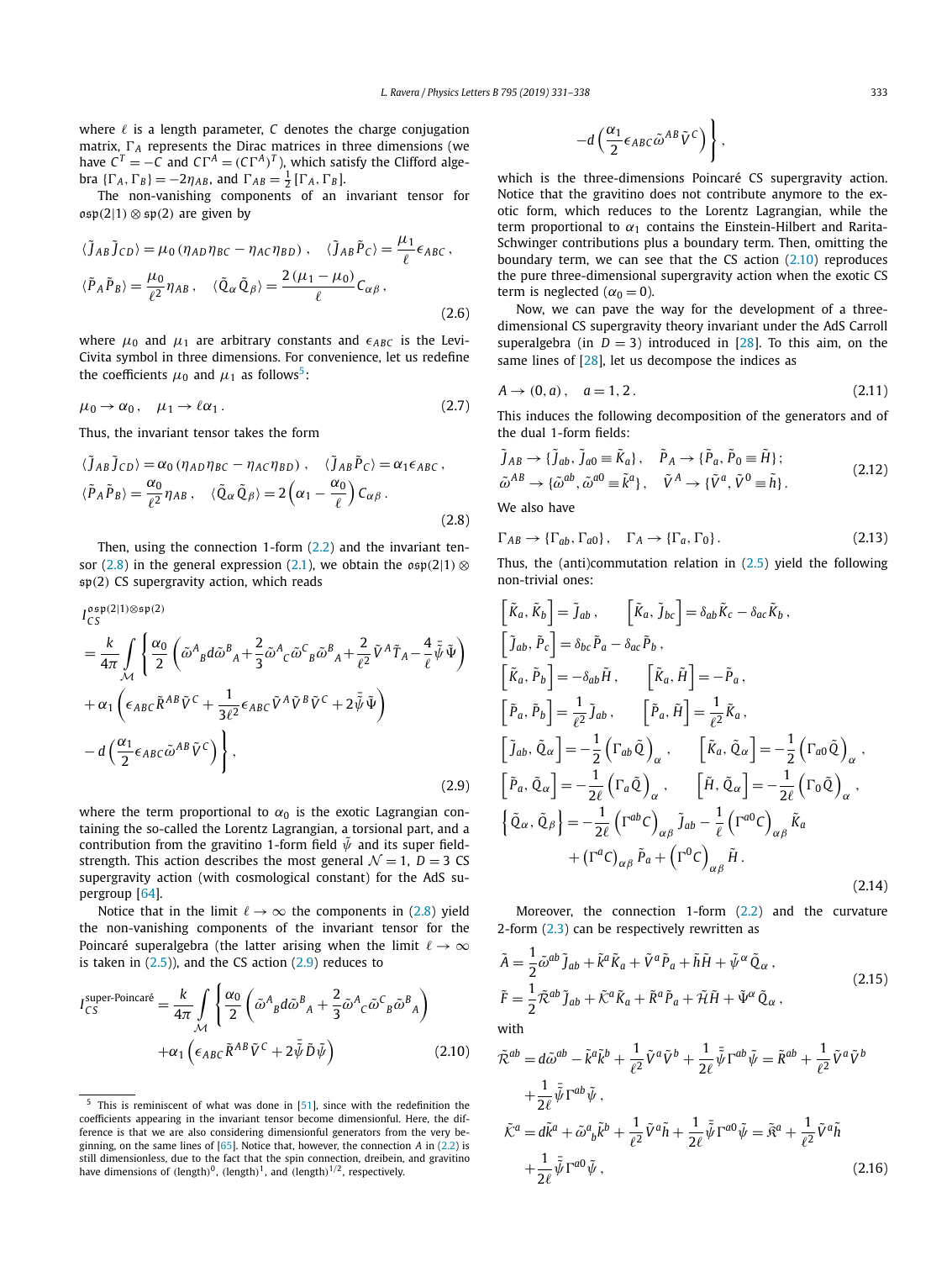$$
\tilde{R}^a = d\tilde{V}^a + \tilde{\omega}_{b}^a \tilde{V}^b + \tilde{k}^a \tilde{h} - \frac{1}{2} \bar{\psi} \Gamma^a \tilde{\psi} = \tilde{T}^a - \frac{1}{2} \bar{\psi} \Gamma^a \tilde{\psi} ,
$$
  

$$
\tilde{\mathcal{H}} = d\tilde{h} + \tilde{V}^a \tilde{k}_a - \frac{1}{2} \bar{\tilde{\psi}} \Gamma^0 \tilde{\psi} = \tilde{\mathfrak{H}} - \frac{1}{2} \bar{\tilde{\psi}} \Gamma^0 \tilde{\psi} ,
$$
  

$$
\tilde{\Psi} = d\tilde{\psi} + \frac{1}{4} \tilde{\omega}^{ab} \Gamma_{ab} \tilde{\psi} + \frac{1}{2} \tilde{k}^a \Gamma_{a0} \tilde{\psi} + \frac{1}{2\ell} \tilde{V}^a \Gamma_a \tilde{\psi} + \frac{1}{2\ell} \tilde{h} \Gamma_0 \tilde{\psi} .
$$

Last but not least, now the non-vanishing components of the invariant tensor takes the following form:

$$
\langle \tilde{J}_{ab} \tilde{J}_{cd} \rangle = \alpha_0 \left( \delta_{ad} \delta_{bc} - \delta_{ac} \delta_{bd} \right) , \quad \langle \tilde{K}_a \tilde{K}_b \rangle = -\alpha_0 \delta_{ab} ,
$$
  

$$
\langle \tilde{J}_{ab} \tilde{H} \rangle = \alpha_1 \epsilon_{ab} , \quad \langle \tilde{K}_a \tilde{P}_b \rangle = -\alpha_1 \epsilon_{ab} , \quad \langle \tilde{P}_a \tilde{P}_b \rangle = \frac{\alpha_0}{\ell^2} \delta_{ab} ,
$$
  

$$
\langle \tilde{H} \tilde{H} \rangle = -\frac{\alpha_0}{\ell^2} , \quad \langle \tilde{Q}_{\alpha} \tilde{Q}_{\beta} \rangle = 2 \left( \alpha_1 - \frac{\alpha_0}{\ell} \right) C_{\alpha\beta} ,
$$
  
(2.17)

where  $\epsilon_{ab} \equiv \epsilon_{0ab} = \epsilon_{ab0}$ . As we will see in a while, these components will be fundamental in the construction of the AdS Carroll CS supergravity theory.

### **3. AdS Carroll Chern-Simons supergravity in 2 + 1 dimensions**

We can now move to the construction of the three-dimensional CS supergravity theory invariant under the so-called AdS Carroll superalgebra (in  $D = 3$ ) introduced in [28].

In [28] the  $\mathcal{N} = 1$  AdS Carroll superalgebra was obtained as a contraction of the  $\mathcal{N} = 1$  AdS superalgebra. In particular, as shown in [28], the AdS Carroll superalgebra is obtained by performing the indices decomposition  $(2.11)$  in the AdS superalgebra, which in  $D = 3$  yields (2.14), and subsequently, to make the Carroll contraction, by rescaling the generators with a parameter, let us call it *σ* , as follows:

$$
\tilde{H} \to \sigma H, \quad \tilde{K}_a \to \sigma K_a, \quad \tilde{Q}_\alpha \to \sqrt{\sigma} Q_\alpha. \tag{3.1}
$$

Then, taking the limit  $\sigma \to \infty$ , in  $D=3$  we get the following  $\mathcal{N}=1$  AdS Carroll superalgebra generated by the set of generators  $\{J_{ab}, K_a, P_a, H, Q_\alpha\}$  (spatial rotations, Carrollian boosts, space translations, time translations, and a two-components Majorana spinor charge, respectively)<sup>7</sup> fulfilling the following non-trivial (anti)commutation relations:

$$
[K_a, J_{bc}] = \delta_{ab} K_c - \delta_{ac} K_b, \qquad [J_{ab}, P_c] = \delta_{bc} P_a - \delta_{ac} P_b,
$$
  
\n
$$
[K_a, P_b] = -\delta_{ab} H,
$$
  
\n
$$
[P_a, P_b] = \frac{1}{\ell^2} J_{ab}, \qquad [P_a, H] = \frac{1}{\ell^2} K_a,
$$
  
\n
$$
[J_{ab}, Q_\alpha] = -\frac{1}{2} (\Gamma_{ab} Q)_\alpha , \qquad [P_a, Q_\alpha] = -\frac{1}{2\ell} (\Gamma_a Q)_\alpha ,
$$
  
\n
$$
\{Q_\alpha, Q_\beta\} = -\frac{1}{\ell} (\Gamma^{a0} C)_{\alpha\beta} K_a + (\Gamma^0 C)_{\alpha\beta} H.
$$
  
\n(3.2)

The corresponding connection 1-form and curvature 2-form respectively read

$$
A = \frac{1}{2}\omega^{ab} J_{ab} + k^a K_a + V^a P_a + hH + \psi^\alpha Q_\alpha ,
$$
  
\n
$$
F = \frac{1}{2}\mathcal{R}^{ab} J_{ab} + \mathcal{K}^a K_a + R^a P_a + \mathcal{H}H + \Psi^\alpha Q_\alpha ,
$$
\n(3.3)

with

$$
\mathcal{R}^{ab} = d\omega^{ab} + \frac{1}{\ell^2} V^a V^b = R^{ab} + \frac{1}{\ell^2} V^a V^b,
$$
  
\n
$$
\mathcal{K}^a = dk^a + \omega^a{}_b k^b + \frac{1}{\ell^2} V^a h + \frac{1}{2\ell} \bar{\psi} \Gamma^{a0} \psi
$$
  
\n
$$
= \mathcal{R}^a + \frac{1}{\ell^2} V^a h + \frac{1}{2\ell} \bar{\psi} \Gamma^{a0} \psi,
$$
  
\n
$$
\mathcal{R}^a = dV^a + \omega^a{}_b V^b,
$$
  
\n
$$
\mathcal{H} = dh + V^a k_a - \frac{1}{2} \bar{\psi} \Gamma^0 \psi = \mathfrak{H} - \frac{1}{2} \bar{\psi} \Gamma^0 \psi,
$$
  
\n
$$
\Psi = d\psi + \frac{1}{4} \omega^{ab} \Gamma_{ab} \psi + \frac{1}{2\ell} V^a \Gamma_a \psi.
$$
\n(3.4)

Let us also mention that, considering the Bianchi identity  $\nabla F = 0$  $(\nabla = d + [A, \cdot])$ , we obtain

$$
d\mathcal{R}^{ab} = \frac{2}{\ell^2} R^a V^b ,
$$
  
\n
$$
D\mathcal{K}^a = \mathcal{R}^a{}_b k^b + \frac{1}{\ell^2} R^a h - \frac{1}{\ell^2} V^a \mathcal{H} - \frac{1}{\ell} \bar{\psi} \Gamma^{a0} \Psi ,
$$
  
\n
$$
D R^a = \mathcal{R}^a{}_b V^b ,
$$
  
\n
$$
d\mathcal{H} = R^a k_a - V^a \mathcal{K}_a + \bar{\psi} \Gamma^0 \Psi ,
$$
  
\n
$$
D \Psi = \frac{1}{4} \mathcal{R}^{ab} \Gamma_{ab} \psi + \frac{1}{2\ell} R^a \Gamma_a \psi - \frac{1}{2\ell} V^a \Gamma_a \Psi ,
$$
\n(3.5)

where  $D = d + \omega$ .

Now, in order to construct a CS action (that is an action of the form (2.1)) invariant under the super-AdS Carroll group, we require the connection 1-form given in  $(3.3)$  and the corresponding nonvanishing components of the invariant tensor.

Concerning the invariant tensor, which is the fundamental ingredient for the construction of a CS action, we now apply the method of [51], which consists in rescaling not only the generators but also the coefficients appearing in the invariant tensor before applying a contraction, in order to end up with a non-trivial invariant tensor for the contracted (super)algebra on which the desired CS theory will be based. Precisely, we consider the non-vanishing components of the invariant tensor for  $\[\exp(2|1) \otimes \[\exp(2)]\]$  given in (2.17) and rescale not only the generators in compliance with (3.1) but also the coefficients appearing in (2.17) as follows:

$$
\alpha_0 \to \alpha_0, \quad \alpha_1 \to \sigma \alpha_1. \tag{3.6}
$$

In this way, taking the limit  $\sigma \rightarrow \infty$ , we end up with the following non-vanishing components of the invariant tensor for the AdS Carroll superalgebra:

$$
\langle J_{ab} J_{cd} \rangle = \alpha_0 \left( \delta_{ad} \delta_{bc} - \delta_{ac} \delta_{bd} \right) , \quad \langle J_{ab} H \rangle = \alpha_1 \epsilon_{ab} ,
$$
  

$$
\langle K_a P_b \rangle = -\alpha_1 \epsilon_{ab} , \quad \langle P_a P_b \rangle = \frac{\alpha_0}{\ell^2} \delta_{ab} , \quad \langle Q_\alpha Q_\beta \rangle = 2\alpha_1 C_{\alpha\beta} .
$$
  
(3.7)

Thus, using the connection 1-form in  $(3.3)$  and the nonvanishing components of the invariant tensor given in  $(3.7)$  in the general expression (2.1), we can finally write the three-dimensional AdS Carroll CS supergravity action, which reads

$$
I_{CS}^{\text{super-AdS Carroll}} = \frac{k}{4\pi} \int_{\mathcal{M}} \left\{ \frac{\alpha_0}{2} \left( \omega^a{}_b R^b{}_a + \frac{2}{\ell^2} V^a R_a \right) \right. \\
\left. + \alpha_1 \left( \epsilon_{ab} R^{ab} h - 2 \epsilon_{ab} \mathfrak{K}^a V^b + \frac{1}{\ell^2} \epsilon_{ab} V^a V^b h + 2 \bar{\psi} \Psi \right) \right\} \tag{3.8}
$$

<sup>&</sup>lt;sup>6</sup> The limit *σ* → ∞ corresponds to  $\frac{1}{c}$  → ∞, being *c* the velocity of light, that is  $c \rightarrow 0$  (ultra-relativistic limit).

 $7$  As already said, we drop the tilde symbol on the quantities referring to the AdS Carroll superalgebra.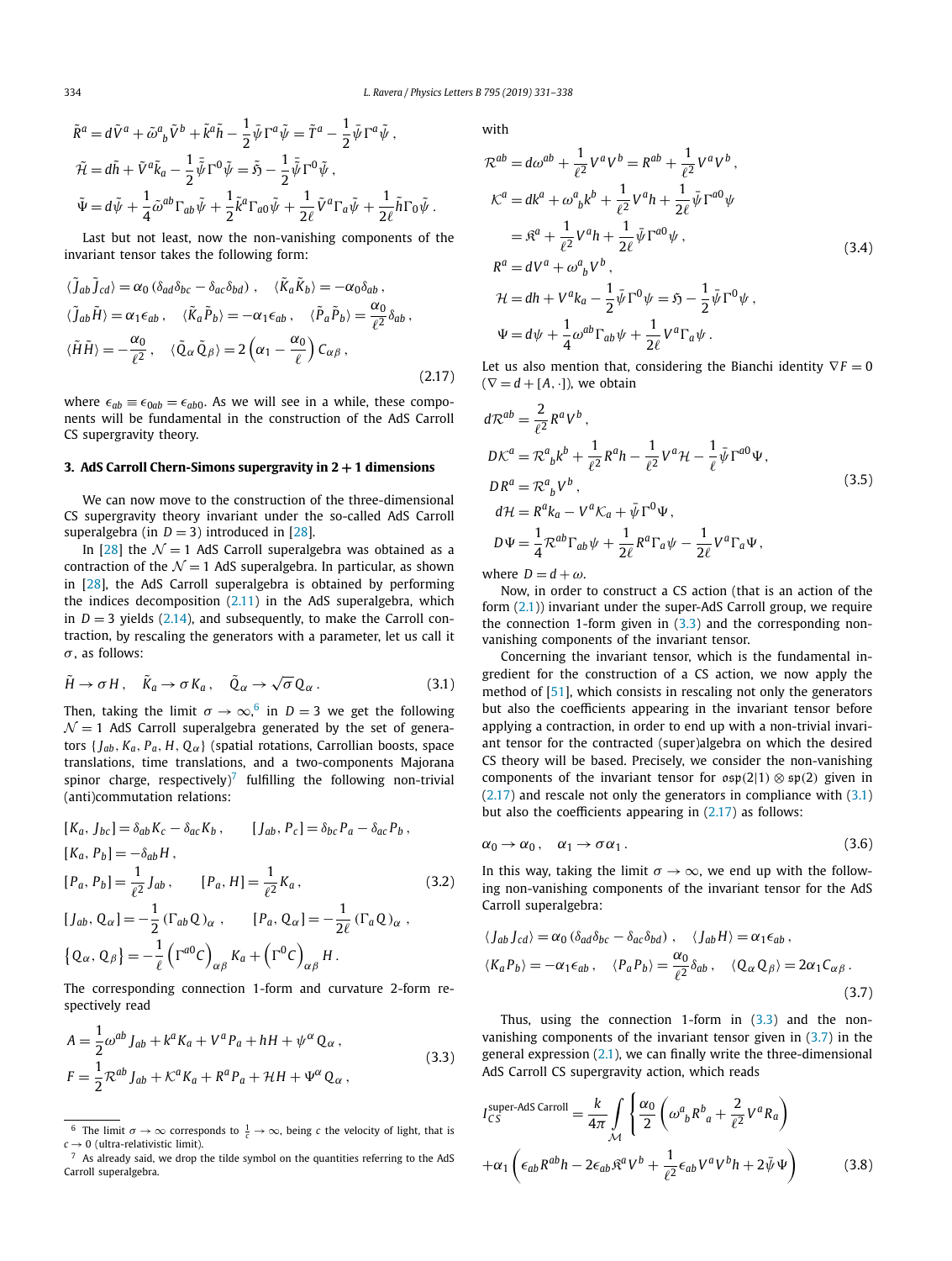$$
-d\left(\frac{\alpha_1}{2}\epsilon_{ab}\omega^{ab}h-\alpha_1\epsilon_{ab}k^aV^b\right)\Bigg\}\,,
$$

written in terms of the curvatures appearing in (3.4). Notice that the term proportional to  $\alpha_0$  correspond to the exotic Lagrangian involving the Lorentz contribution and a torsional piece, while it does not contain any contribution from the gravitino 1-form field *ψ*.

The CS action (3.8) is characterized by two coupling constants and it is invariant by construction under the super-AdS Carroll group. In particular, the local gauge transformations  $\delta_{\rho}A = d\varrho +$  $[A, \varrho]$  with gauge parameter

$$
\varrho = \frac{1}{2} \varrho^{ab} J_{ab} + \kappa^a K_a + \varrho^a P_a + \tau H + \varepsilon^\alpha Q_\alpha \tag{3.9}
$$

are given by

$$
\delta\omega^{ab} = d\varrho^{ab} + \frac{2}{\ell^2} V^a \varrho^b ,
$$
  
\n
$$
\delta k^a = D\kappa^a - \varrho^a_{\ b} k^b - \frac{1}{\ell^2} \varrho^a h + \frac{1}{\ell^2} V^a \tau - \frac{1}{\ell} \bar{\varepsilon} \Gamma^{a0} \psi ,
$$
  
\n
$$
\delta V^a = D\varrho^a - \varrho^a_{\ b} V^b ,
$$
  
\n
$$
\delta h = d\tau - \varrho^a k_a + V^a \kappa_a + \bar{\varepsilon} \Gamma^0 \psi ,
$$
  
\n
$$
\delta \psi = d\varepsilon + \frac{1}{4} \omega^{ab} \Gamma_{ab} \varepsilon - \frac{1}{4} \varrho^{ab} \Gamma_{ab} \psi - \frac{1}{2\ell} \varrho^a \Gamma_a \psi + \frac{1}{2\ell} V^a \Gamma_a \varepsilon
$$
  
\n
$$
= D\varepsilon - \frac{1}{4} \varrho^{ab} \Gamma_{ab} \psi - \frac{1}{2\ell} \varrho^a \Gamma_a \psi + \frac{1}{2\ell} V^a \Gamma_a \varepsilon ,
$$
\n(3.10)

and, restricting ourselves to supersymmetry, we have

$$
\delta\omega^{ab} = 0, \quad \delta k^a = -\frac{1}{\ell} \bar{\varepsilon} \Gamma^{a0} \psi, \quad \delta V^a = 0, \quad \delta h = \bar{\varepsilon} \Gamma^0 \psi,
$$
  

$$
\delta \psi = d\varepsilon + \frac{1}{4} \omega^{ab} \Gamma_{ab} \varepsilon + \frac{1}{2\ell} V^a \Gamma_a \varepsilon = D\varepsilon + \frac{1}{2\ell} V^a \Gamma_a \varepsilon.
$$
 (3.11)

Let us also mention, for the sake of completeness, that from the gauge variation of the curvature 2-form *F* in (3.3),  $\delta_{\varrho} F = [F, \varrho]$ , we can write the gauge transformations

$$
\delta \mathcal{R}^{ab} = \frac{2}{\ell^2} R^a \varrho^b ,
$$
  
\n
$$
\delta \mathcal{K}^a = \mathcal{R}^a{}_b \kappa^b - \varrho^a{}_b \kappa^b - \frac{1}{\ell^2} \varrho^a \mathcal{H} + \frac{1}{\ell^2} R^a \tau - \frac{1}{\ell} \bar{\epsilon} \Gamma^{a0} \Psi ,
$$
  
\n
$$
\delta R^a = \mathcal{R}^a{}_b \varrho^b - \varrho^a{}_b R^b ,
$$
  
\n
$$
\delta \mathcal{H} = -\varrho^a \mathcal{K}_a + R^a \kappa_a + \bar{\epsilon} \Gamma^0 \Psi ,
$$
  
\n
$$
\delta \Psi = \frac{1}{4} \mathcal{R}^{ab} \Gamma_{ab} \varepsilon - \frac{1}{4} \varrho^{ab} \Gamma_{ab} \Psi - \frac{1}{2 \ell} \varrho^a \Gamma_a \Psi + \frac{1}{2 \ell} R^a \Gamma_a \varepsilon .
$$
\n(3.12)

The equations of motion derived from the variation of the action (3.8) with respect to the fields  $\omega^{ab}$ ,  $k^a$ ,  $V^a$ , *h*, and  $\psi$  are

$$
\delta\omega^{ab} : \alpha_0 \mathcal{R}^{ab} + \alpha_1 \epsilon^{ab} \mathcal{H} = 0, \qquad \delta k^a : \alpha_1 R^a = 0,
$$
  
\n
$$
\delta V^a : \frac{\alpha_0}{\ell^2} R^a + 2\alpha_1 \epsilon_{ab} \mathcal{K}^b = 0, \qquad \delta h : \alpha_1 \mathcal{R}^{ab} = 0, \quad (3.13)
$$
  
\n
$$
\delta \psi : \alpha_1 \Psi = 0,
$$

respectively.<sup>8</sup> In particular, when  $\alpha_1 \neq 0$ , the equations of motion in (3.13) reduce to the vanishing of the super-AdS Carroll curvature 2-forms, namely

$$
\mathcal{R}^{ab} = 0
$$
,  $\mathcal{K}^a = 0$ ,  $\mathcal{R}^a = 0$ ,  $\mathcal{H} = 0$ ,  $\Psi = 0$ . (3.14)

Let us observe that  $\alpha_1 \neq 0$  is a sufficient condition to recover (3.14), meaning that one could consistently set  $\alpha_0 = 0$ , which corresponds to the vanishing of the exotic term in the CS action (3.8).

Notice also that if we restrict ourselves to the purely bosonic part of the action  $(3.8)$  (that is if we neglect supersymmetry), we get

$$
I_{CS}^{AdS \text{ Carroll}} = \frac{k}{4\pi} \int_{\mathcal{M}} \left\{ \frac{\alpha_0}{2} \left( \omega^a{}_b R^b{}_a + \frac{2}{\ell^2} V^a R_a \right) \right. \\
\left. + \alpha_1 \left( \epsilon_{ab} R^{ab} h - 2 \epsilon_{ab} \mathfrak{K}^a V^b + \frac{1}{\ell^2} \epsilon_{ab} V^a V^b h \right) \right. \\
\left. - d \left( \frac{\alpha_1}{2} \epsilon_{ab} \omega^{ab} h - \alpha_1 \epsilon_{ab} k^a V^b \right) \right\},
$$
\n(3.15)

which is the three-dimensional CS gravity action invariant under the  $D = 3$  AdS Carroll algebra  $[29]$  (see also  $[28]$ )

$$
[K_a, J_{bc}] = \delta_{ab} K_c - \delta_{ac} K_b, \qquad [J_{ab}, P_c] = \delta_{bc} P_a - \delta_{ac} P_b,
$$
  
\n
$$
[K_a, P_b] = -\delta_{ab} H, \qquad [P_a, P_b] = \frac{1}{\ell^2} J_{ab}, \qquad [P_a, H] = \frac{1}{\ell^2} K_a,
$$
  
\n(3.16)

bosonic subalgebra of the AdS-Carroll superalgebra (3.2).

#### **4. Study of the flat limit**

In the sequel, we finally study the flat limit ( $\ell \to \infty$ ), which can be directly applied to the AdS Carroll superalgebra (3.2), to the curvature 2-forms  $(3.4)$ , to the CS action  $(3.8)$ , to the transformation laws (3.10), (3.11), and (3.12), and to the field equations (3.13).

In the limit  $\ell \to \infty$ , the (anti)commutation relations of the superalgebra (3.2) reduce to the following non-trivial ones:

$$
[K_a, J_{bc}] = \delta_{ab} K_c - \delta_{ac} K_b, \qquad [J_{ab}, P_c] = \delta_{bc} P_a - \delta_{ac} P_b,
$$
  
\n
$$
[K_a, P_b] = -\delta_{ab} H, \qquad [P_a, H] = \frac{1}{\ell^2} K_a,
$$
  
\n
$$
[J_{ab}, Q_\alpha] = -\frac{1}{2} (\Gamma_{ab} Q)_\alpha, \qquad \{Q_\alpha, Q_\beta\} = (\Gamma^0 C)_{\alpha\beta} H.
$$
  
\n(4.1)

These are the (anti)commutation relations of the  $\mathcal{N} = 1$ ,  $D = 3$ super-Carroll algebra, which can also be obtained as a contraction of the  $D = 3$  super-Poincaré algebra (see  $[28]$  and references therein).

As  $\ell \to \infty$ , the 2-form curvatures (3.4) and the corresponding Bianchi identities (3.5) become

<sup>&</sup>lt;sup>8</sup> In these calculations we have also exploited the identities  $\epsilon_{ABC} \epsilon^{ADE} =$  $-(\delta_B^D \delta_C^E - \delta_B^E \delta_C^D)$ ,  $\epsilon_{ABC} \epsilon^{ABD} = -2\delta_C^D$ , that is, in particular,  $\epsilon_{ab} \epsilon^{ac} = -\delta_b^c$ , and  $\Gamma_{ABC} = -\epsilon_{ABC}\Gamma^A$ , which implies  $\Gamma_{ab} = -\epsilon_{ab}\Gamma^0$ ,  $\Gamma_{a0} = \epsilon_{ab}\Gamma^b$ .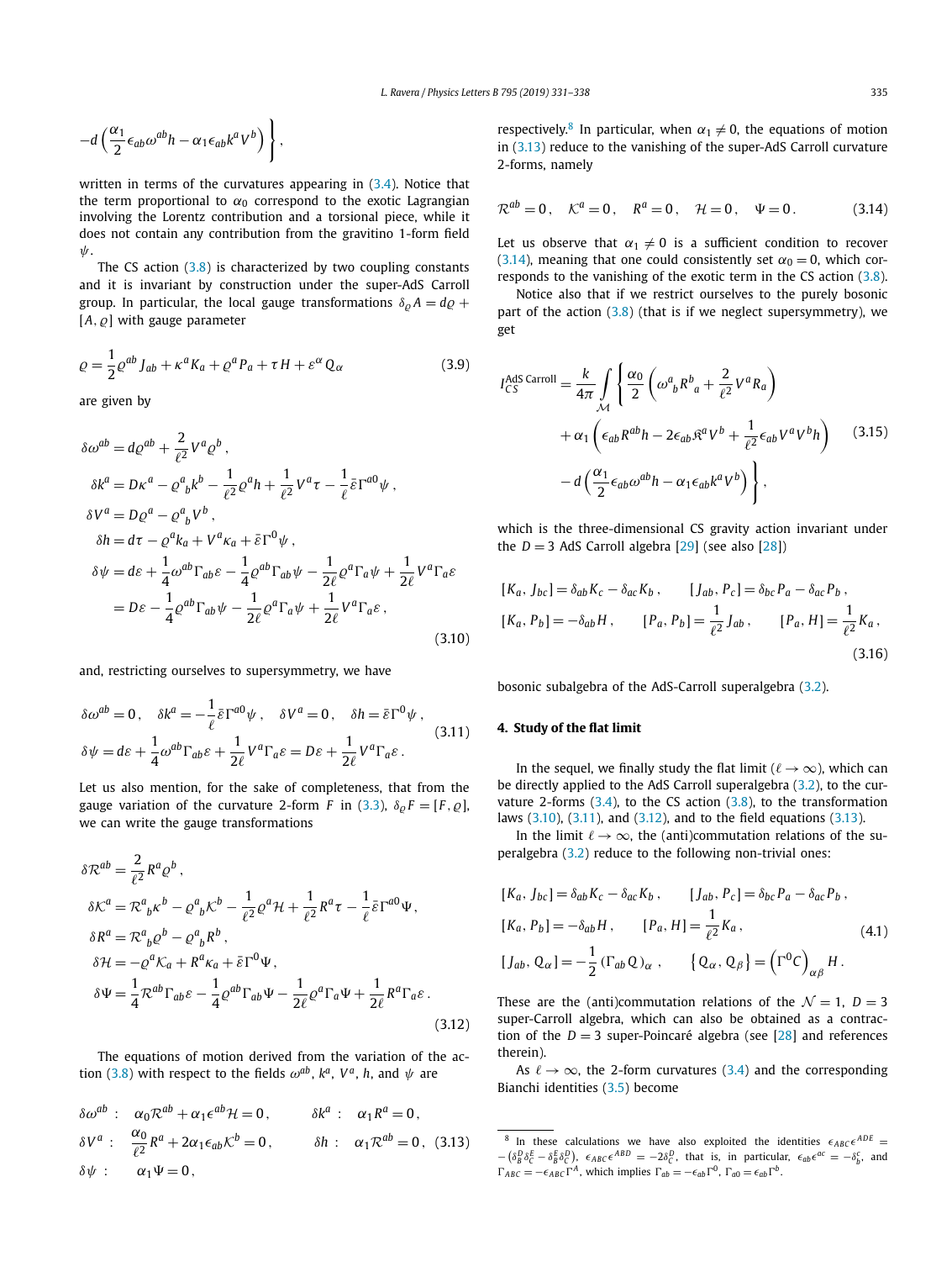$$
\mathcal{R}^{ab} = d\omega^{ab}, \qquad d\mathcal{R}^{ab} = 0,
$$
  
\n
$$
\mathcal{K}^{a} = dk^{a} + \omega^{a}{}_{b}k^{b}, \qquad D\mathcal{K}^{a} = \mathcal{R}^{a}{}_{b}k^{b},
$$
  
\n
$$
\mathcal{R}^{a} = dV^{a} + \omega^{a}{}_{b}V^{b}, \qquad D\mathcal{R}^{a} = \mathcal{R}^{a}{}_{b}V^{b},
$$
  
\n
$$
\mathcal{H} = dh + V^{a}k_{a} - \frac{1}{2}\bar{\psi}\Gamma^{0}\psi \qquad d\mathcal{H} = R^{a}k_{a} - V^{a}\mathcal{K}_{a} + \bar{\psi}\Gamma^{0}\Psi,
$$
  
\n
$$
= \mathfrak{H} - \frac{1}{2}\bar{\psi}\Gamma^{0}\psi, \qquad D\Psi = \frac{1}{4}\mathcal{R}^{ab}\Gamma_{ab}\psi.
$$
  
\n
$$
\Psi = d\psi + \frac{1}{4}\omega^{ab}\Gamma_{ab}\psi,
$$
  
\n(4.2)

We can also take the  $\ell \to \infty$  limit of the invariant tensor (3.7), which yields

$$
\langle J_{ab} J_{cd} \rangle = \alpha_0 \left( \delta_{ad} \delta_{bc} - \delta_{ac} \delta_{bd} \right), \quad \langle J_{ab} H \rangle = \alpha_1 \epsilon_{ab},
$$
  

$$
\langle K_a P_b \rangle = -\alpha_1 \epsilon_{ab}, \quad \langle P_a P_b \rangle = 0, \quad \langle Q_\alpha Q_\beta \rangle = 2\alpha_1 C_{\alpha\beta}.
$$
 (4.3)

Then, applying the  $\ell \to \infty$  limit to the CS action (3.8) we get

$$
I_{CS}^{\text{super-Carroll}} = \frac{k}{4\pi} \int_{\mathcal{M}} \left\{ \frac{\alpha_0}{2} \left( \omega^a{}_b \mathcal{R}^b{}_a \right) \right. \\ \left. + \alpha_1 \left( \epsilon_{ab} \mathcal{R}^{ab} h - 2\epsilon_{ab} \mathcal{K}^a V^b + 2\bar{\psi} \Psi \right) \right. \\ \left. - d \left( \frac{\alpha_1}{2} \epsilon_{ab} \omega^{ab} h - \alpha_1 \epsilon_{ab} k^a V^b \right) \right\}, \tag{4.4}
$$

which is now written in terms of the super-Carroll curvatures appearing in (4.2) (they should not be confused with the super-AdS Carroll ones). Observe that the same action can be derived by using the non-vanishing components in (4.3) and the connection 1-form for the Carroll superalgebra (4.1) in the general expression (2.1). Furthermore, we can see that the exotic term, proportional to  $\alpha_0$ , now reduces purely to the so-called Lorentz Lagrangian, without any contribution from the torsion or the 1-form field *ψ*.

The CS action (4.4) is invariant by construction under the super-Carroll group. Thus, by taking the flat limit of the CS supergravity action (3.8), which is invariant under the super-AdS Carroll group, we have obtained the three-dimensional CS supergravity theory invariant under the super-Carroll algebra.

In particular, concerning the flat limit of the gauge transformations (3.10), we have

$$
\delta\omega^{ab} = d\varrho^{ab} ,
$$
  
\n
$$
\delta k^{a} = D\kappa^{a} - \varrho^{a}{}_{b}k^{b} ,
$$
  
\n
$$
\delta V^{a} = D\varrho^{a} - \varrho^{a}{}_{b}V^{b} ,
$$
  
\n
$$
\delta h = d\tau - \varrho^{a}k_{a} + V^{a}\kappa_{a} + \bar{\varepsilon}\Gamma^{0}\psi ,
$$
  
\n
$$
\delta\psi = d\varepsilon + \frac{1}{4}\omega^{ab}\Gamma_{ab}\varepsilon - \frac{1}{4}\varrho^{ab}\Gamma_{ab}\psi = D\varepsilon - \frac{1}{4}\varrho^{ab}\Gamma_{ab}\psi ,
$$
\n(4.5)

which are the super-Carroll local gauge transformations  $\delta_{\varrho}A =$  $d\rho + [A, \rho]$ , where, with a little abuse of notation with respect to Section 3, we have now denoted by *A* the super-Carroll 1-form connection and where the gauge parameter is given by  $(3.9)$  ( $J_{ab}$ ,  $K_a$ ,  $P_a$ , *H*, and  $Q_\alpha$  are now the generators of the Carroll superalgebra (4.1)). The restriction to supersymmetry transformations reads

$$
\delta\omega^{ab} = 0, \quad \delta k^a = 0, \quad \delta V^a = 0, \quad \delta h = \bar{\varepsilon}\Gamma^0 \psi ,
$$
  

$$
\delta\psi = d\varepsilon + \frac{1}{4}\omega^{ab}\Gamma_{ab}\varepsilon = D\varepsilon .
$$
 (4.6)

Furthermore, the gauge transformations (3.12) in the limit  $\ell \to \infty$ become

 $\delta \mathcal{R}^{ab} = 0$ .

$$
\delta \mathcal{K}^{a} = \mathcal{R}^{a}_{ b} \kappa^{b} - \varrho^{a}_{ b} \mathcal{K}^{b} ,
$$
  
\n
$$
\delta R^{a} = \mathcal{R}^{a}_{ b} \varrho^{b} - \varrho^{a}_{ b} R^{b} ,
$$
  
\n
$$
\delta \mathcal{H} = -\varrho^{a} \mathcal{K}_{a} + R^{a} \kappa_{a} + \bar{\varepsilon} \Gamma^{0} \Psi ,
$$
  
\n
$$
\delta \Psi = \frac{1}{4} \mathcal{R}^{ab} \Gamma_{ab} \varepsilon - \frac{1}{4} \varrho^{ab} \Gamma_{ab} \Psi ,
$$
\n(4.7)

which are now the transformations for the super-Carroll curvature 2-forms in (4.2).

Finally, the equations of motion derived from the action (4.4) (flat limit of the equations  $(3.13)$ ) are

$$
\begin{aligned}\n\delta \omega^{ab} : \quad &\alpha_0 \mathcal{R}^{ab} + \alpha_1 \epsilon^{ab} \mathcal{H} = 0, & \delta k^a : \quad &\alpha_1 R^a = 0, \\
\delta V^a : \quad &2\alpha_1 \epsilon_{ab} \mathcal{K}^b = 0, & \delta h : \quad &\alpha_1 \mathcal{R}^{ab} = 0, \\
\delta \psi : \quad &\alpha_1 \Psi = 0.\n\end{aligned}
$$
\n(4.8)

When  $\alpha_1 \neq 0$ , the equations of motion in (4.8) reduce to the vanishing of the super-Carroll curvature 2-forms given in (4.2). Let us observe that, analogously to what happened in Section 4 in the case of the super-AdS Carroll CS supergravity theory,  $\alpha_1 \neq 0$  is a sufficient condition to recover the vanishing of the super-Carroll curvature 2-forms, meaning that one could consistently set  $\alpha_0 = 0$ , which corresponds to the vanishing of the exotic term (Lorentz Lagrangian) in the CS action (4.4).

We conclude noting that the restriction to the purely bosonic part of the action (4.4) yields

$$
I_{CS}^{\text{Carroll}} = \frac{k}{4\pi} \int_{\mathcal{M}} \left\{ \frac{\alpha_0}{2} \left( \omega^a{}_b \mathcal{R}^b{}_a \right) + \alpha_1 \left( \epsilon_{ab} \mathcal{R}^{ab} h - 2 \epsilon_{ab} \mathcal{K}^a V^b \right) \right. \\ - d \left( \frac{\alpha_1}{2} \epsilon_{ab} \omega^{ab} h - \alpha_1 \epsilon_{ab} k^a V^b \right) \right\}, \tag{4.9}
$$

which is the three-dimensional CS gravity action invariant under the  $D = 3$  Carroll algebra  $[17,18]$  (bosonic subalgebra of the Carroll superalgebra (4.1)), whose non-trivial commutation relations read

$$
[K_a, J_{bc}] = \delta_{ab} K_c - \delta_{ac} K_b, \qquad [J_{ab}, P_c] = \delta_{bc} P_a - \delta_{ac} P_b,
$$
  

$$
[K_a, P_b] = -\delta_{ab} H.
$$
 (4.10)

The CS action  $(4.9)$ , as argued in  $[2]$ , is equivalent to the action found in  $[2]$  if we take the  $D = 3$  case in the same paper.

### **5. Final remarks**

Motivated by the recent development of applications of Carroll symmetries (in particular, by their prominent role in the context of holography), and by the fact that, nevertheless, the study of their supersymmetric extensions in the context of supergravity models was still unexplored, in this paper we have presented, for the first time in the literature, the three-dimensional CS supergravity theory invariant under the  $\mathcal{N} = 1$  AdS Carroll superalgebra introduced in [28] (our result was also an open problem suggested in Ref. [28] and it represents the  $\mathcal{N}=1$  supersymmetric extension of the AdS Carroll CS gravity action of [29]). We have obtained the three-dimensional AdS Carroll CS supergravity action by applying the method of  $[51]$ . The aforesaid action is written in  $(3.8)$ , and it is characterized by two coupling constants. The restriction to the purely bosonic part of the three-dimensional CS supergravity theory invariant under the  $\mathcal{N} = 1$  super-AdS Carroll algebra yields the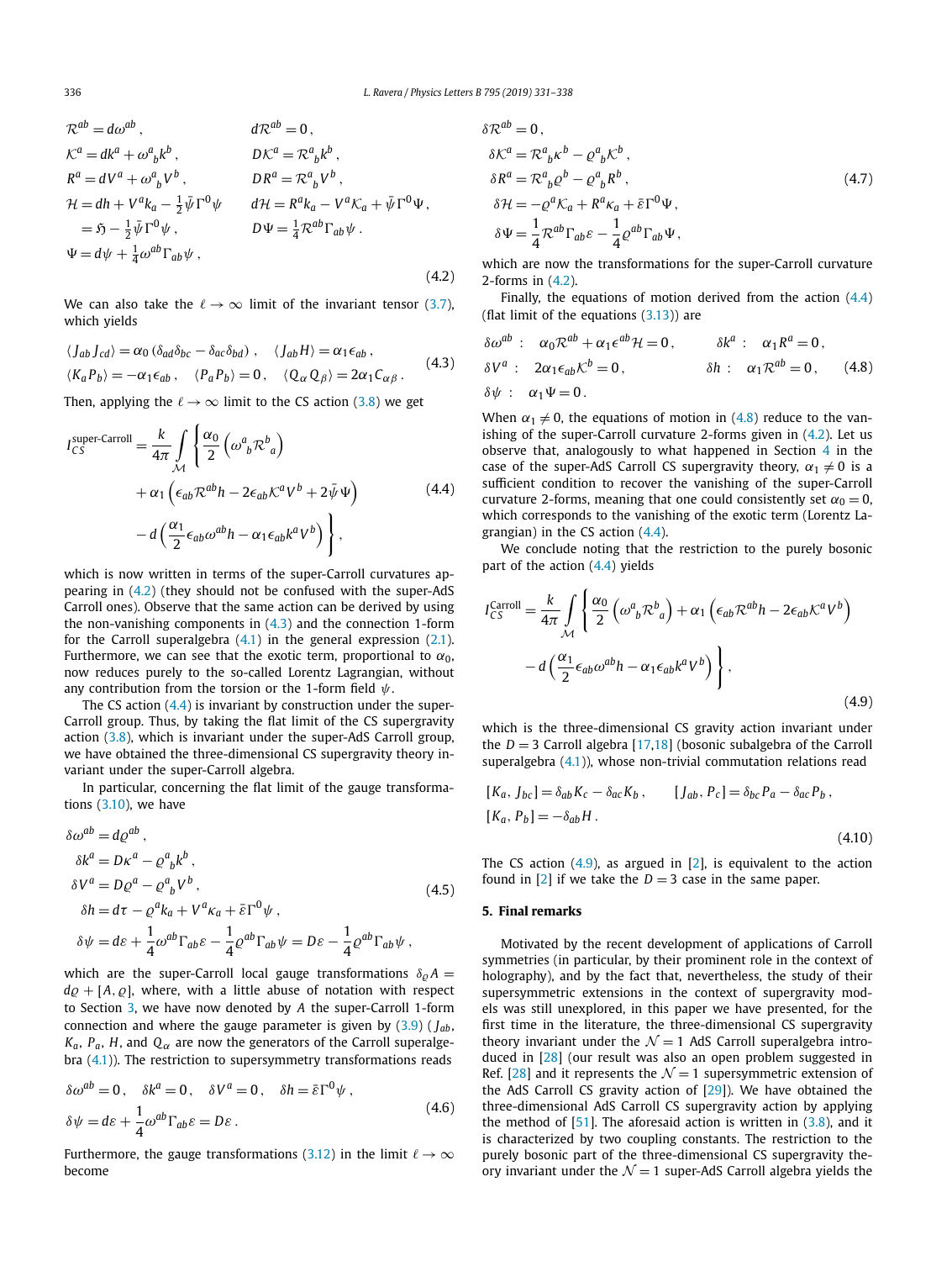three-dimensional CS gravity action invariant under the AdS Carroll algebra [29], bosonic subalgebra of the AdS Carroll superalgebra.

Subsequently, we have applied the flat limit  $(\ell \to \infty)$  at the level of the superalgebra, CS action, supersymmetry transformation laws, and field equations. The limit  $\ell \to \infty$  of the  $\mathcal{N} = 1$ AdS Carroll superalgebra yields the  $\mathcal{N}=1$  super-Carroll algebra and, in particular, taking the flat limit of the AdS Carroll CS supergravity action we have obtained the three-dimensional (flat) CS supergravity theory invariant under the super-Carroll algebra. Restricting ourselves to the purely bosonic part of the super-Carroll CS supergravity action, we have obtained the three-dimensional CS gravity action invariant under the Carroll algebra [17,18], bosonic subalgebra of the Carroll superalgebra. This CS action is equivalent to the action found in [2] if we consider the  $D = 3$  case in the same paper.

This work could shed some light on the development of supersymmetric extensions of [27], and might also represent a starting point to go further in the analysis of supersymmetry invariance of flat supergravity in the presence of a non-trivial boundary, along the lines of [67]. Furthermore, having well defined threedimensional CS (super)gravity theories respectively invariant under the AdS-Carroll and Carroll (super)algebras, it would be intriguing to go beyond and study the asymptotic symmetry of these theories (following, for example, the prescription of  $[68]$ ). Another future work could consist in considering the  $N$ -extended AdS Carroll superalgebras in order to build *(p, q)*-type CS supergravity models (on the same lines of what was done in  $[66]$  in the context of Maxwell supersymmetries) by adopting the same prescription followed in the present paper. Some work is in progress on these points.

#### **Acknowledgements**

The author wishes to thank Laura Andrianopoli for the inspiring discussions that have aroused her interest in Carroll symmetries. The author also acknowledges enlightening dialogs with Stefan Prohazka.

#### **References**

- [1] E. Bergshoeff, J.M. Izquierdo, T. Ortin, L. Romano, Lie algebra [expansions](http://refhub.elsevier.com/S0370-2693(19)30404-6/bib4265726773686F6566663A32303139637472s1) and actions for non-relativistic gravity, [arXiv:1904.08304 \[hep-th\].](http://refhub.elsevier.com/S0370-2693(19)30404-6/bib4265726773686F6566663A32303139637472s1)
- [2] E. [Bergshoeff,](http://refhub.elsevier.com/S0370-2693(19)30404-6/bib4265726773686F6566663A3230313762746Ds1) J. Gomis, B. Rollier, J. Rosseel, T. ter Veldhuis, Carroll versus Galilei gravity, J. High Energy Phys. 1703 (2017) 165, [arXiv:1701.06156](http://refhub.elsevier.com/S0370-2693(19)30404-6/bib4265726773686F6566663A3230313762746Ds1) [\[hep-th\].](http://refhub.elsevier.com/S0370-2693(19)30404-6/bib4265726773686F6566663A3230313762746Ds1)
- [3] V. Bargmann, On unitary ray [representations](http://refhub.elsevier.com/S0370-2693(19)30404-6/bib426172676D616E6Es1) of continuous groups, Ann. Math. 59 [\(1954\)](http://refhub.elsevier.com/S0370-2693(19)30404-6/bib426172676D616E6Es1) 1–46.
- [4] R. De Pietri, L. Lusanna, M. Pauri, Standard and [generalized](http://refhub.elsevier.com/S0370-2693(19)30404-6/bib44655069657472693A313939346A65s1) Newtonian gravities as "gauge" theories of the [extended](http://refhub.elsevier.com/S0370-2693(19)30404-6/bib44655069657472693A313939346A65s1) Galilei group. I. The standard theory, Class. Quantum Gravity 12 (1995) 219, [arXiv:gr-qc/9405046.](http://refhub.elsevier.com/S0370-2693(19)30404-6/bib44655069657472693A313939346A65s1)
- [5] R. Andringa, E. [Bergshoeff,](http://refhub.elsevier.com/S0370-2693(19)30404-6/bib416E6472696E67613A323031306974s1) S. Panda, M. de Roo, Newtonian gravity and the Bargmann algebra, Class. Quantum Gravity 28 (2011) 105011, [arXiv:1011.1145](http://refhub.elsevier.com/S0370-2693(19)30404-6/bib416E6472696E67613A323031306974s1) [\[hep-th\].](http://refhub.elsevier.com/S0370-2693(19)30404-6/bib416E6472696E67613A323031306974s1)
- [6] R. Banerjee, A. Mitra, P. Mukherjee, [Localization](http://refhub.elsevier.com/S0370-2693(19)30404-6/bib42616E65726A65653A323031346E6A61s1) of the Galilean symmetry and dynamical realization of [Newton-Cartan](http://refhub.elsevier.com/S0370-2693(19)30404-6/bib42616E65726A65653A323031346E6A61s1) geometry, Class. Quantum Gravity 32 (4) (2015) 045010, [arXiv:1407.3617 \[hep-th\].](http://refhub.elsevier.com/S0370-2693(19)30404-6/bib42616E65726A65653A323031346E6A61s1)
- [7] R. Banerjee, P. [Mukherjee,](http://refhub.elsevier.com/S0370-2693(19)30404-6/bib42616E65726A65653A3230313867717As1) Galilean gauge theory from Poincare gauge theory, Phys. Rev. D 98 (12) (2018) 124021, [arXiv:1810.03902 \[gr-qc\].](http://refhub.elsevier.com/S0370-2693(19)30404-6/bib42616E65726A65653A3230313867717As1)
- [8] D.T. Son, M. Wingate, General [coordinate](http://refhub.elsevier.com/S0370-2693(19)30404-6/bib536F6E3A323030357276s1) invariance and conformal invariance in [nonrelativistic](http://refhub.elsevier.com/S0370-2693(19)30404-6/bib536F6E3A323030357276s1) physics: unitary Fermi gas, Ann. Phys. 321 (2006) 197, arXiv: [cond-mat/0509786.](http://refhub.elsevier.com/S0370-2693(19)30404-6/bib536F6E3A323030357276s1)
- [9] D.T. Son, [Newton-Cartan](http://refhub.elsevier.com/S0370-2693(19)30404-6/bib536F6E3A32303133727161s1) geometry and the quantum hall effect, arXiv:1306. [0638 \[cond-mat.mes-hall\].](http://refhub.elsevier.com/S0370-2693(19)30404-6/bib536F6E3A32303133727161s1)
- [10] M. Geracie, D.T. Son, C. Wu, S.F. Wu, Spacetime [symmetries](http://refhub.elsevier.com/S0370-2693(19)30404-6/bib476572616369653A323031346E6B61s1) of the quantum hall effect, Phys. Rev. D 91 (2015) 045030, [arXiv:1407.1252 \[cond-mat.mes-hall\].](http://refhub.elsevier.com/S0370-2693(19)30404-6/bib476572616369653A323031346E6B61s1)
- [11] K. Jensen, A. Karch, Revisiting [non-relativistic](http://refhub.elsevier.com/S0370-2693(19)30404-6/bib4A656E73656E3A32303134776861s1) limits, J. High Energy Phys. 1504 (2015) 155, [arXiv:1412.2738 \[hep-th\].](http://refhub.elsevier.com/S0370-2693(19)30404-6/bib4A656E73656E3A32303134776861s1)
- [12] R. Banerjee, A. Mitra, P. Mukherjee, General algorithm for [nonrelativistic](http://refhub.elsevier.com/S0370-2693(19)30404-6/bib42616E65726A65653A32303135746761s1) diffeomorphism invariance, Phys. Rev. D 91 (8) (2015) 084021, [arXiv:1501.05468](http://refhub.elsevier.com/S0370-2693(19)30404-6/bib42616E65726A65653A32303135746761s1) [\[gr-qc\].](http://refhub.elsevier.com/S0370-2693(19)30404-6/bib42616E65726A65653A32303135746761s1)
- [13] J. Gomis, H. Ooguri, [Nonrelativistic](http://refhub.elsevier.com/S0370-2693(19)30404-6/bib476F6D69733A323030306264s1) closed string theory, J. Math. Phys. 42 (2001) 3127, [arXiv:hep-th/0009181.](http://refhub.elsevier.com/S0370-2693(19)30404-6/bib476F6D69733A323030306264s1)
- [14] U.H. Danielsson, A. Guijosa, M. [Kruczenski,](http://refhub.elsevier.com/S0370-2693(19)30404-6/bib44616E69656C73736F6E3A323030306769s1) IIA/B, wound and wrapped, J. High Energy Phys. 0010 (2000) 020, [arXiv:hep-th/0009182.](http://refhub.elsevier.com/S0370-2693(19)30404-6/bib44616E69656C73736F6E3A323030306769s1)
- [15] J. Gomis, K. Kamimura, P.K. Townsend, [Non-relativistic](http://refhub.elsevier.com/S0370-2693(19)30404-6/bib476F6D69733A323030347077s1) superbranes, J. High Energy Phys. 0411 (2004) 051, [arXiv:hep-th/0409219.](http://refhub.elsevier.com/S0370-2693(19)30404-6/bib476F6D69733A323030347077s1)
- [16] J. Gomis, J. Gomis, K. Kamimura, [Non-relativistic](http://refhub.elsevier.com/S0370-2693(19)30404-6/bib476F6D69733A323030357067s1) superstrings: a new soluble sector of  $AdS_5 \times S^5$ , J. High Energy Phys. 0512 (2005) 024, [arXiv:hep-th/](http://refhub.elsevier.com/S0370-2693(19)30404-6/bib476F6D69733A323030357067s1) [0507036.](http://refhub.elsevier.com/S0370-2693(19)30404-6/bib476F6D69733A323030357067s1)
- [17] J.-M. Levy-Leblond, Une nouvelle limite non-relativiste du groupe de Poincaré, Ann. Inst. Henri Poincaré A, Phys. Théor. 3 (1) (1965) 1–12, [http://eudml.org/](http://eudml.org/doc/75509) [doc/75509](http://eudml.org/doc/75509).
- [18] H. Bacry, J. [Levy-Leblond,](http://refhub.elsevier.com/S0370-2693(19)30404-6/bib42616372793A313936387A66s1) Possible kinematics, J. Math. Phys. 9 (1968) 1605.
- [19] G. Gibbons, K. Hashimoto, P. Yi, Tachyon [condensates,](http://refhub.elsevier.com/S0370-2693(19)30404-6/bib476962626F6E733A323030327476s1) Carrollian contraction of Lorentz group, and [fundamental](http://refhub.elsevier.com/S0370-2693(19)30404-6/bib476962626F6E733A323030327476s1) strings, J. High Energy Phys. 0209 (2002) 061, [arXiv:hep-th/0209034.](http://refhub.elsevier.com/S0370-2693(19)30404-6/bib476962626F6E733A323030327476s1)
- [20] D.M. Hofman, B. Rollier, Warped [conformal](http://refhub.elsevier.com/S0370-2693(19)30404-6/bib486F666D616E3A323031346C6F61s1) field theory as lower spin gravity, Nucl. Phys. B 897 (2015) 1, [arXiv:1411.0672 \[hep-th\].](http://refhub.elsevier.com/S0370-2693(19)30404-6/bib486F666D616E3A323031346C6F61s1)
- [21] A. Bagchi, [Tensionless](http://refhub.elsevier.com/S0370-2693(19)30404-6/bib4261676368693A32303133626761s1) strings and Galilean conformal algebra, J. High Energy Phys. 1305 (2013) 141, [arXiv:1303.0291 \[hep-th\].](http://refhub.elsevier.com/S0370-2693(19)30404-6/bib4261676368693A32303133626761s1)
- [22] A. Bagchi, S. [Chakrabortty,](http://refhub.elsevier.com/S0370-2693(19)30404-6/bib4261676368693A323031356E6361s1) P. Parekh, Tensionless strings from worldsheet symmetries, J. High Energy Phys. 1601 (2016) 158, [arXiv:1507.04361 \[hep-th\].](http://refhub.elsevier.com/S0370-2693(19)30404-6/bib4261676368693A323031356E6361s1)
- [23] A. Bagchi, S. [Chakrabortty,](http://refhub.elsevier.com/S0370-2693(19)30404-6/bib4261676368693A32303136797966s1) P. Parekh, Tensionless superstrings: view from the worldsheet, J. High Energy Phys. 1610 (2016) 113, [arXiv:1606.09628 \[hep-th\].](http://refhub.elsevier.com/S0370-2693(19)30404-6/bib4261676368693A32303136797966s1)
- [24] A. Bagchi, A. Banerjee, S. Chakrabortty, P. Parekh, [Inhomogeneous](http://refhub.elsevier.com/S0370-2693(19)30404-6/bib4261676368693A32303137637465s1) tensionless superstrings, J. High Energy Phys. 1802 (2018) 065, [arXiv:1710.03482 \[hep-th\].](http://refhub.elsevier.com/S0370-2693(19)30404-6/bib4261676368693A32303137637465s1)
- [25] A. Bagchi, A. Banerjee, S. [Chakrabortty,](http://refhub.elsevier.com/S0370-2693(19)30404-6/bib4261676368693A3230313877736Es1) P. Parekh, Exotic origins of tensionless superstrings, [arXiv:1811.10877 \[hep-th\].](http://refhub.elsevier.com/S0370-2693(19)30404-6/bib4261676368693A3230313877736Es1)
- [26] J. Hartong, Gauging the Carroll algebra and [ultra-relativistic](http://refhub.elsevier.com/S0370-2693(19)30404-6/bib486172746F6E673A32303135786461s1) gravity, J. High Energy Phys. 1508 (2015) 069, [arXiv:1505.05011 \[hep-th\].](http://refhub.elsevier.com/S0370-2693(19)30404-6/bib486172746F6E673A32303135786461s1)
- [27] E. Bergshoeff, D. Grumiller, S. Prohazka, J. Rosseel, [Three-dimensional](http://refhub.elsevier.com/S0370-2693(19)30404-6/bib4265726773686F6566663A32303136736F65s1) spin-3 theories based on general [kinematical](http://refhub.elsevier.com/S0370-2693(19)30404-6/bib4265726773686F6566663A32303136736F65s1) algebras, J. High Energy Phys. 1701 (2017) 114, [arXiv:1612.02277 \[hep-th\].](http://refhub.elsevier.com/S0370-2693(19)30404-6/bib4265726773686F6566663A32303136736F65s1)
- [28] E. Bergshoeff, J. Gomis, L. Parra, The symmetries of the Carroll [superparticle,](http://refhub.elsevier.com/S0370-2693(19)30404-6/bib4265726773686F6566663A32303135776D61s1) J. Phys. A 49 (18) (2016) 185402, [arXiv:1503.06083 \[hep-th\].](http://refhub.elsevier.com/S0370-2693(19)30404-6/bib4265726773686F6566663A32303135776D61s1)
- [29] J. Matulich, S. Prohazka, J. Salzer, Limits of [three-dimensional](http://refhub.elsevier.com/S0370-2693(19)30404-6/bib4D6174756C6963683A3230313963646Fs1) gravity and metric kinematical Lie algebras in any dimension, [arXiv:1903.09165 \[hep-th\].](http://refhub.elsevier.com/S0370-2693(19)30404-6/bib4D6174756C6963683A3230313963646Fs1)
- [30] A. Bagchi, R. [Gopakumar,](http://refhub.elsevier.com/S0370-2693(19)30404-6/bib4261676368693A323030396D79s1) Galilean conformal algebras and AdS/CFT, J. High Energy Phys. 0907 (2009) 037, [arXiv:0902.1385 \[hep-th\].](http://refhub.elsevier.com/S0370-2693(19)30404-6/bib4261676368693A323030396D79s1)
- [31] M.H. Christensen, J. Hartong, N.A. Obers, B. Rollier, Torsional [Newton-Cartan](http://refhub.elsevier.com/S0370-2693(19)30404-6/bib436872697374656E73656E3A323031336C6D61s1) geometry and Lifshitz [holography,](http://refhub.elsevier.com/S0370-2693(19)30404-6/bib436872697374656E73656E3A323031336C6D61s1) Phys. Rev. D 89 (2014) 061901, arXiv:1311. [4794 \[hep-th\].](http://refhub.elsevier.com/S0370-2693(19)30404-6/bib436872697374656E73656E3A323031336C6D61s1)
- [32] M.H. Christensen, J. Hartong, N.A. Obers, B. Rollier, Boundary [stress-energy](http://refhub.elsevier.com/S0370-2693(19)30404-6/bib436872697374656E73656E3A32303133726661s1) tensor and [Newton-Cartan](http://refhub.elsevier.com/S0370-2693(19)30404-6/bib436872697374656E73656E3A32303133726661s1) geometry in Lifshitz holography, J. High Energy Phys. 1401 (2014) 057, [arXiv:1311.6471 \[hep-th\].](http://refhub.elsevier.com/S0370-2693(19)30404-6/bib436872697374656E73656E3A32303133726661s1)
- [33] J. Hartong, E. Kiritsis, N.A. Obers, Lifshitz [space-times](http://refhub.elsevier.com/S0370-2693(19)30404-6/bib486172746F6E673A323031346F6D61s1) for Schrödinger holography, Phys. Lett. B 746 (2015) 318, [arXiv:1409.1519 \[hep-th\].](http://refhub.elsevier.com/S0370-2693(19)30404-6/bib486172746F6E673A323031346F6D61s1)
- [34] E.A. Bergshoeff, J. Hartong, J. Rosseel, Torsional [Newton-Cartan](http://refhub.elsevier.com/S0370-2693(19)30404-6/bib4265726773686F6566663A32303134756561s1) geometry and the [Schrödinger](http://refhub.elsevier.com/S0370-2693(19)30404-6/bib4265726773686F6566663A32303134756561s1) algebra, Class. Quantum Gravity 32 (13) (2015) 135017, arXiv: [1409.5555 \[hep-th\].](http://refhub.elsevier.com/S0370-2693(19)30404-6/bib4265726773686F6566663A32303134756561s1)
- [35] J. Hartong, E. Kiritsis, N.A. Obers, Field theory on [Newton-Cartan](http://refhub.elsevier.com/S0370-2693(19)30404-6/bib486172746F6E673A32303135777861s1) backgrounds and [symmetries](http://refhub.elsevier.com/S0370-2693(19)30404-6/bib486172746F6E673A32303135777861s1) of the Lifshitz vacuum, J. High Energy Phys. 1508 (2015) 006, [arXiv:1502.00228 \[hep-th\].](http://refhub.elsevier.com/S0370-2693(19)30404-6/bib486172746F6E673A32303135777861s1)
- [36] A. Bagchi, [Correspondence](http://refhub.elsevier.com/S0370-2693(19)30404-6/bib4261676368693A323031306567s1) between asymptotically flat spacetimes and non[relativistic](http://refhub.elsevier.com/S0370-2693(19)30404-6/bib4261676368693A323031306567s1) conformal field theories, Phys. Rev. Lett. 105 (2010) 171601, arXiv: [1006.3354 \[hep-th\].](http://refhub.elsevier.com/S0370-2693(19)30404-6/bib4261676368693A323031306567s1)
- [37] A. Bagchi, R. Fareghbal, BMS/GCA redux: towards flatspace [holography](http://refhub.elsevier.com/S0370-2693(19)30404-6/bib4261676368693A323031326379s1) from [non-relativistic](http://refhub.elsevier.com/S0370-2693(19)30404-6/bib4261676368693A323031326379s1) symmetries, J. High Energy Phys. 1210 (2012) 092, arXiv:1203. [5795 \[hep-th\].](http://refhub.elsevier.com/S0370-2693(19)30404-6/bib4261676368693A323031326379s1)
- [38] A. Bagchi, R. Basu, A. Kakkar, A. Mehra, Flat [holography:](http://refhub.elsevier.com/S0370-2693(19)30404-6/bib4261676368693A32303136626364s1) aspects of the dual field theory, J. High Energy Phys. 1612 (2016) 147, [arXiv:1609.06203 \[hep-th\].](http://refhub.elsevier.com/S0370-2693(19)30404-6/bib4261676368693A32303136626364s1)
- [39] I. Lodato, W. Merbis, Super-BMS<sub>3</sub> algebras from  $\mathcal{N}=2$  flat [supergravities,](http://refhub.elsevier.com/S0370-2693(19)30404-6/bib4C6F6461746F3A32303136616C76s1) J. High Energy Phys. 1611 (2016) 150, [arXiv:1610.07506 \[hep-th\].](http://refhub.elsevier.com/S0370-2693(19)30404-6/bib4C6F6461746F3A32303136616C76s1)
- [40] A. Bagchi, A. Mehra, P. Nandi, Field theories with [conformal](http://refhub.elsevier.com/S0370-2693(19)30404-6/bib4261676368693A32303139786678s1) Carrollian symmetry, [arXiv:1901.10147 \[hep-th\].](http://refhub.elsevier.com/S0370-2693(19)30404-6/bib4261676368693A32303139786678s1)
- [41] C. Duval, G.W. Gibbons, P.A. Horvathy, [Conformal](http://refhub.elsevier.com/S0370-2693(19)30404-6/bib447576616C3A32303134757661s1) Carroll groups and BMS symmetry, Class. Quantum Gravity 31 (2014) 092001, [arXiv:1402.5894 \[gr-qc\].](http://refhub.elsevier.com/S0370-2693(19)30404-6/bib447576616C3A32303134757661s1)
- [42] C. Duval, G.W. Gibbons, P.A. Horvathy, [Conformal](http://refhub.elsevier.com/S0370-2693(19)30404-6/bib447576616C3A323031346C7061s1) Carroll groups, J. Phys. A 47 (33) (2014) 335204, [arXiv:1403.4213 \[hep-th\].](http://refhub.elsevier.com/S0370-2693(19)30404-6/bib447576616C3A323031346C7061s1)
- [43] L. Ciambelli, C. Marteau, A.C. Petkou, P.M. [Petropoulos,](http://refhub.elsevier.com/S0370-2693(19)30404-6/bib4369616D62656C6C693A32303138786174s1) K. Siampos, Covariant Galilean versus Carrollian [hydrodynamics](http://refhub.elsevier.com/S0370-2693(19)30404-6/bib4369616D62656C6C693A32303138786174s1) from relativistic fluids, Class. Quantum Gravity 35 (16) (2018) 165001, [arXiv:1802.05286 \[hep-th\].](http://refhub.elsevier.com/S0370-2693(19)30404-6/bib4369616D62656C6C693A32303138786174s1)
- [44] L. Ciambelli, C. Marteau, A.C. Petkou, P.M. [Petropoulos,](http://refhub.elsevier.com/S0370-2693(19)30404-6/bib4369616D62656C6C693A32303138777265s1) K. Siampos, Flat holography and [Carrollian](http://refhub.elsevier.com/S0370-2693(19)30404-6/bib4369616D62656C6C693A32303138777265s1) fluids, J. High Energy Phys. 1807 (2018) 165, arXiv: [1802.06809 \[hep-th\].](http://refhub.elsevier.com/S0370-2693(19)30404-6/bib4369616D62656C6C693A32303138777265s1)
- [45] L. Ciambelli, C. Marteau, Carrollian [conservation](http://refhub.elsevier.com/S0370-2693(19)30404-6/bib4369616D62656C6C693A323031386F6A66s1) laws and Ricci-flat gravity, Class. Quantum Gravity 36 (8) (2019) 085004, [arXiv:1810.11037 \[hep-th\].](http://refhub.elsevier.com/S0370-2693(19)30404-6/bib4369616D62656C6C693A323031386F6A66s1)
- [46] A. [Campoleoni,](http://refhub.elsevier.com/S0370-2693(19)30404-6/bib43616D706F6C656F6E693A323031386C746Cs1) L. Ciambelli, C. Marteau, P.M. Petropoulos, K. Siampos, Twodimensional fluids and their holographic duals, [arXiv:1812.04019 \[hep-th\].](http://refhub.elsevier.com/S0370-2693(19)30404-6/bib43616D706F6C656F6E693A323031386C746Cs1)